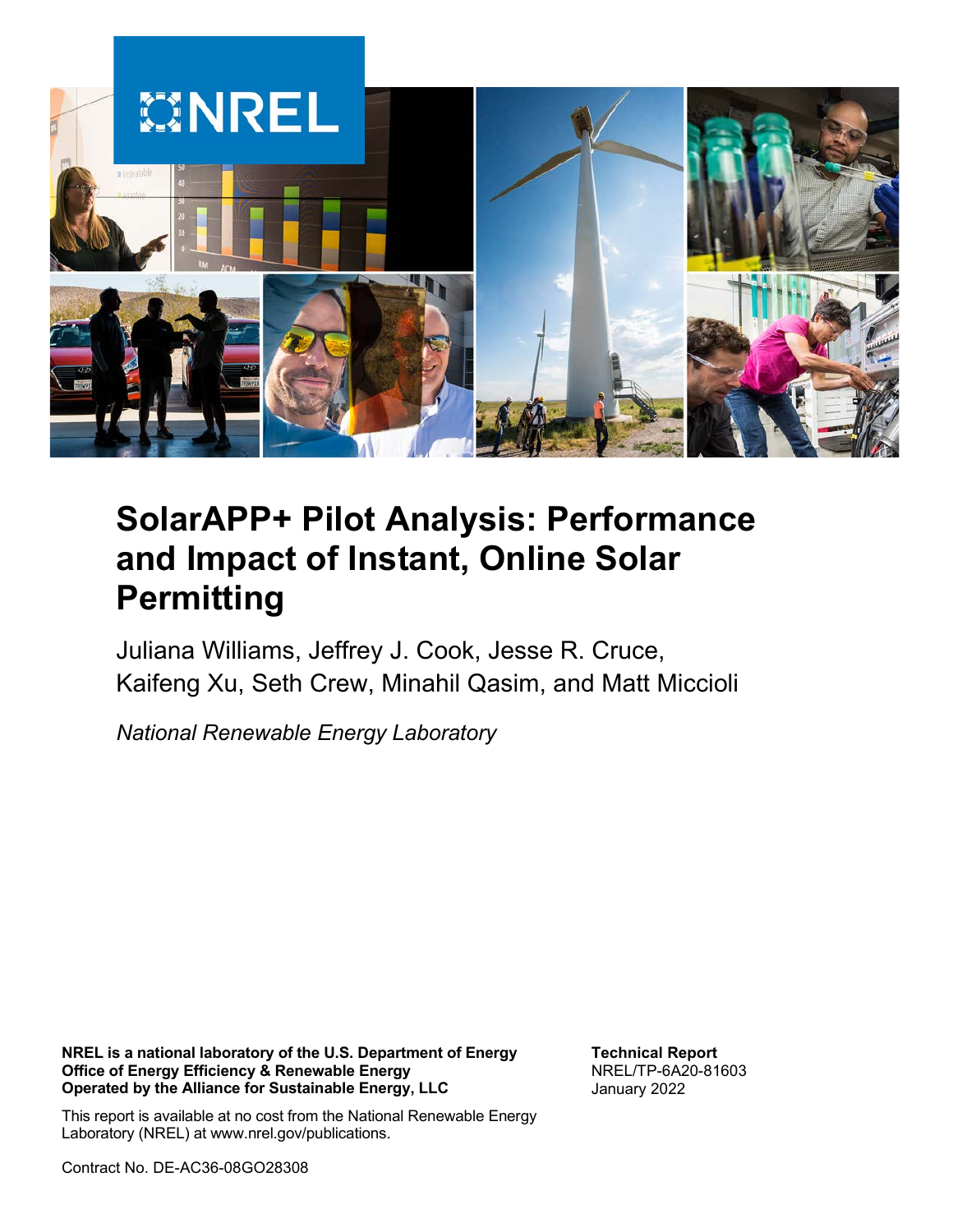

# **SolarAPP+ Pilot Analysis: Performance and Impact of Instant, Online Solar Permitting**

Juliana Williams, Jeffrey J. Cook, Jesse R. Cruce, Kaifeng Xu, Seth Crew, Minahil Qasim, and Matt Miccioli

*National Renewable Energy Laboratory*

### **Suggested Citation**

Williams, Juliana, Jeffrey J. Cook, Jesse R. Cruce, Kaifeng Xu, Seth Crew, Minahil Qasim, and Matt Miccioli. 2022. *SolarAPP+ Pilot Analysis: Performance and Impact of Instant, Online Solar Permitting.* Golden, CO: National Renewable Energy Laboratory. NREL/TP-6A20-81603 [https://www.nrel.gov/docs/fy22osti/81603.pdf.](https://www.nrel.gov/docs/fy22osti/81603.pdf)

**NREL is a national laboratory of the U.S. Department of Energy Office of Energy Efficiency & Renewable Energy Operated by the Alliance for Sustainable Energy, LLC**

**Technical Report** NREL/TP-6A20-81603 January 2022

This report is available at no cost from the National Renewable Energy Laboratory (NREL) at www.nrel.gov/publications.

Contract No. DE-AC36-08GO28308

National Renewable Energy Laboratory 15013 Denver West Parkway Golden, CO 80401 303-275-3000 • www.nrel.gov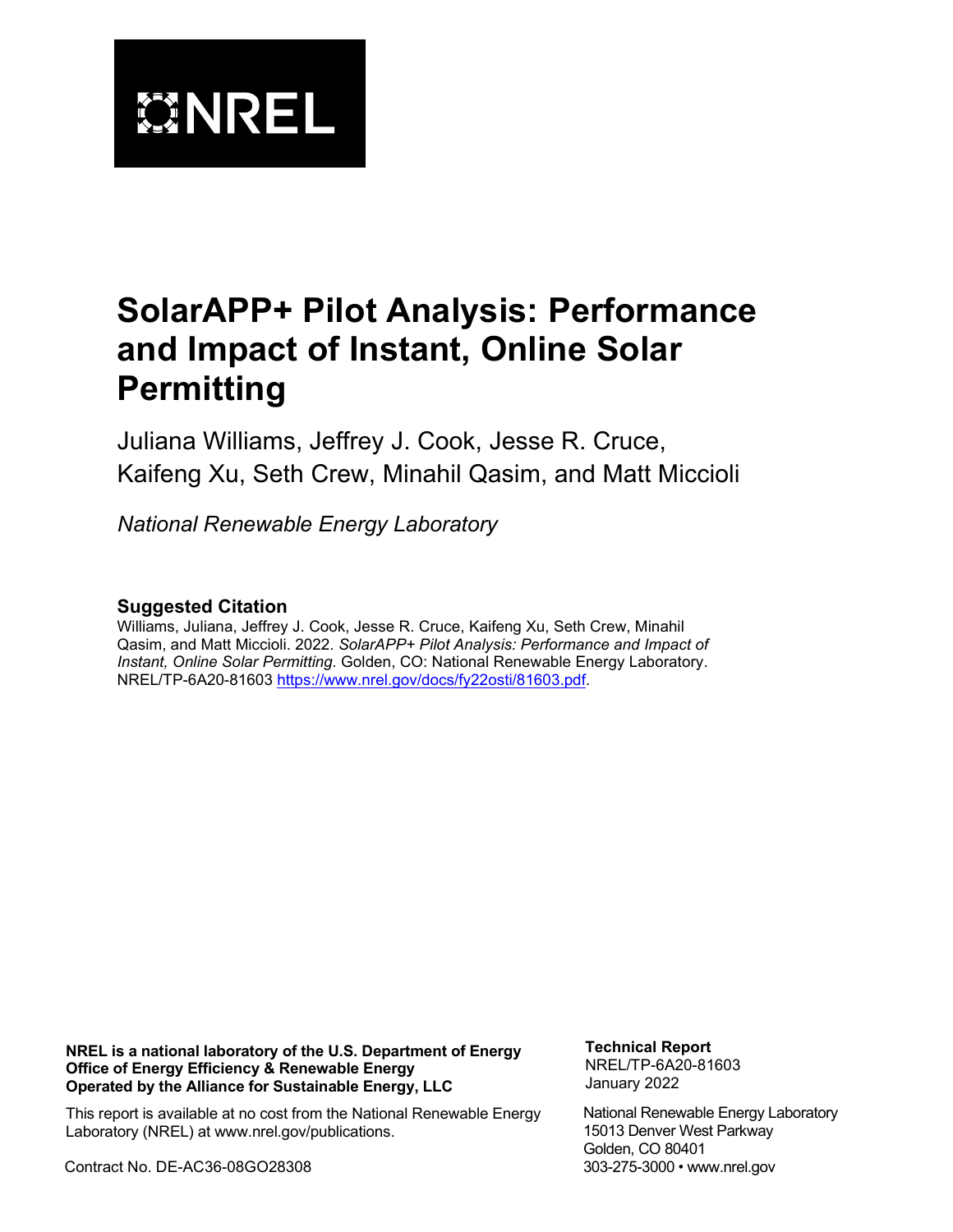#### **NOTICE**

This work was authored by the National Renewable Energy Laboratory, operated by Alliance for Sustainable Energy, LLC, for the U.S. Department of Energy (DOE) under Contract No. DE-AC36-08GO28308. Funding provided by the U.S. Department of Energy Office of Energy Efficiency and Renewable Energy Solar Energy Technologies Office. The views expressed herein do not necessarily represent the views of the DOE or the U.S. Government.

> This report is available at no cost from the National Renewable Energy Laboratory (NREL) at [www.nrel.gov/publications.](http://www.nrel.gov/publications)

U.S. Department of Energy (DOE) reports produced after 1991 and a growing number of pre-1991 documents are available free via [www.OSTI.gov.](http://www.osti.gov/) 

*Cover Photos by Dennis Schroeder: (clockwise, left to right) NREL 51934, NREL 45897, NREL 42160, NREL 45891, NREL 48097, NREL 46526.*

NREL prints on paper that contains recycled content.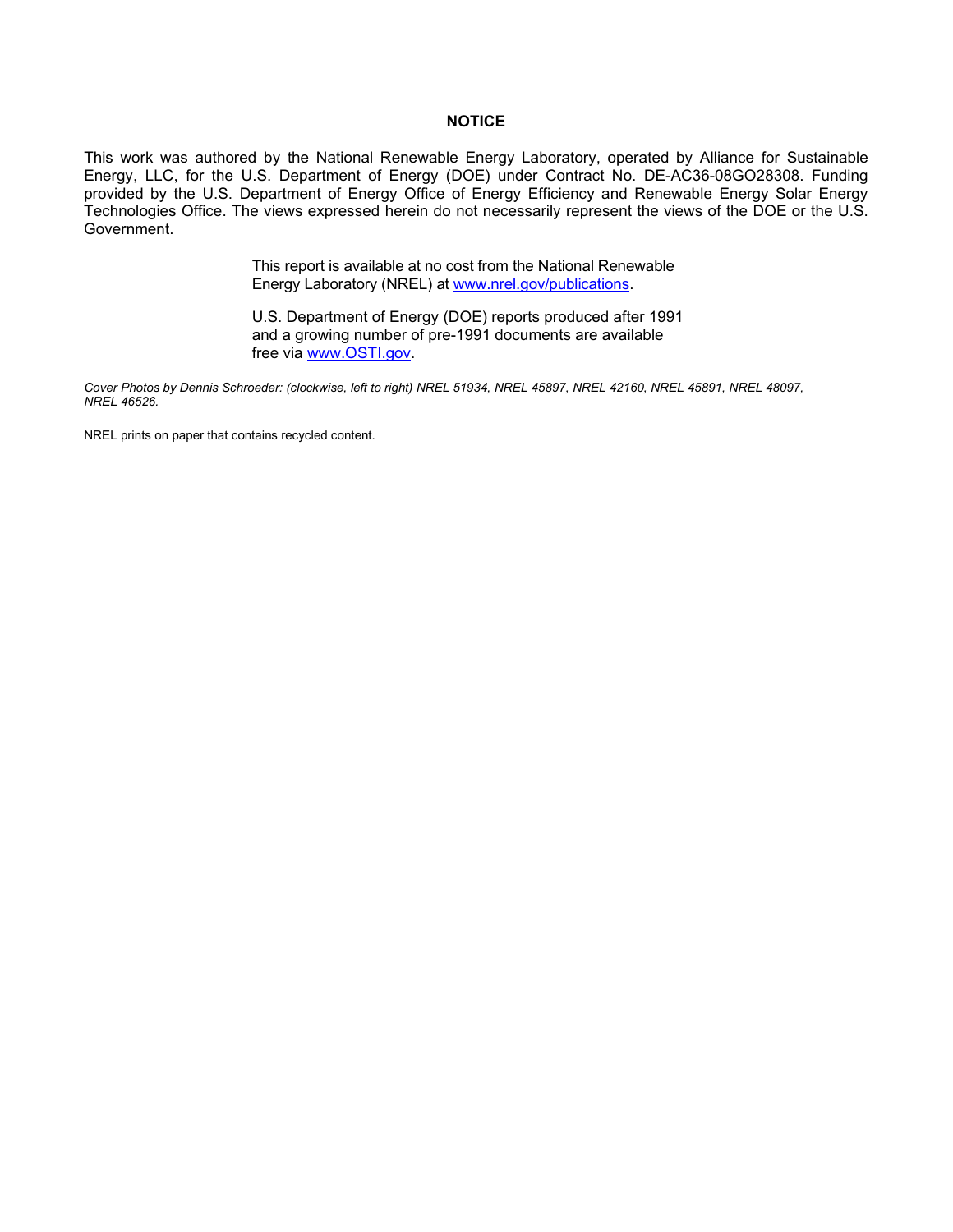## **Acknowledgments**

The authors would like to acknowledge the extensive collaboration from solar industry partners, jurisdictions, and supporting organizations that made this project possible. First, this project was conducted with the support and guidance of Andrew Graves, with the U.S. Department of Energy (DOE), Office of Energy Efficiency and Renewable Energy. The SolarAPP+ pilot would not have taken place without the dedication and effort of the SolarAPP+ development team. The authors are grateful for the time and energy pilot partners contributed to SolarAPP+ implementation and data collection: the City of Menifee, California; the City of Pleasant Hill, California; Pima County, Arizona; the City of Stockton, California; and the City of Tucson, Arizona. Additionally, the authors would like to thank the cities of Oceanside, California and Modesto, California for their engagement and input in the planning stage of the pilot. The authors recognize the collaboration from the partner contractors who helped make the pilot a success: Custom Solar and Leisure, Energy Service Partners, Freedom Forever, Net Zero Solar, New Day Solar, SolarMax, Solar Solution AZ, Solar Works, Solcius, Sunbright Solar, SunPower, Sunrun, Technicians for Sustainability, Tesla, The Solar Store, and Titan Solar Power. Finally, the authors are grateful for the feedback each of our reviewers provided on the draft report:

- Igor Tregub (California Solar and Storage Association)
- Gloria Alvarez (City of Menifee, CA)
- Geoffrey Simmons (City of Pleasant Hill, CA)
- John Schweigerdt (City of Stockton, CA)
- Clayton Trevillyan (City of Tucson, AZ)
- Daniel Ice (County of Pima, AZ)
- Richard Lawrence (Interstate Renewable Energy Council)
- Emily Fekete and Sushmita Jena (National Renewable Energy Laboratory)
- Evelyn Butler (Solar Energy Industries Association)
- Crescent Romero (SunPower)
- Kelly Rehm (Technicians for Sustainability)
- Eric Jung (Titan Solar Power)
- Abigail Randall (U.S. Department of Energy [DOE])
- Valerie Anderson (Tesla, Inc.).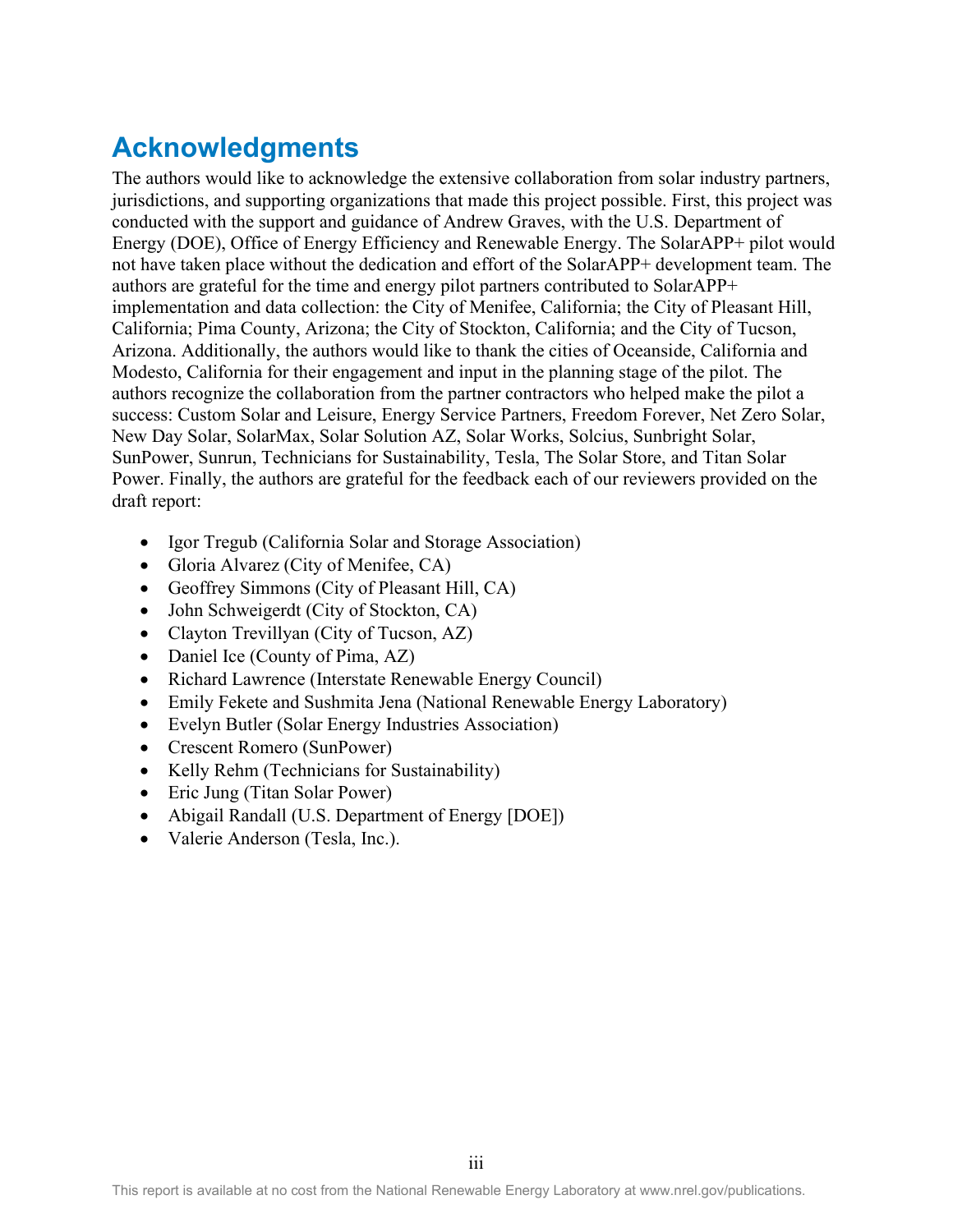# **List of Acronyms**

| <b>ACA</b>  | <b>Accela Citizen Access</b>           |
|-------------|----------------------------------------|
| AHJ         | authority having jurisdiction          |
| <b>DOE</b>  | U.S. Department of Energy              |
| <b>IBC</b>  | <b>International Building Code</b>     |
| <b>IRC</b>  | <b>International Residential Code</b>  |
| <b>NEC</b>  | National Electric Code                 |
| <b>NREL</b> | National Renewable Energy Laboratory   |
| <b>PV</b>   | photovoltaic                           |
| $SolarAPP+$ | Solar Automated Permit Processing Plus |
|             |                                        |

This report is available at no cost from the National Renewable Energy Laboratory at www.nrel.gov/publications.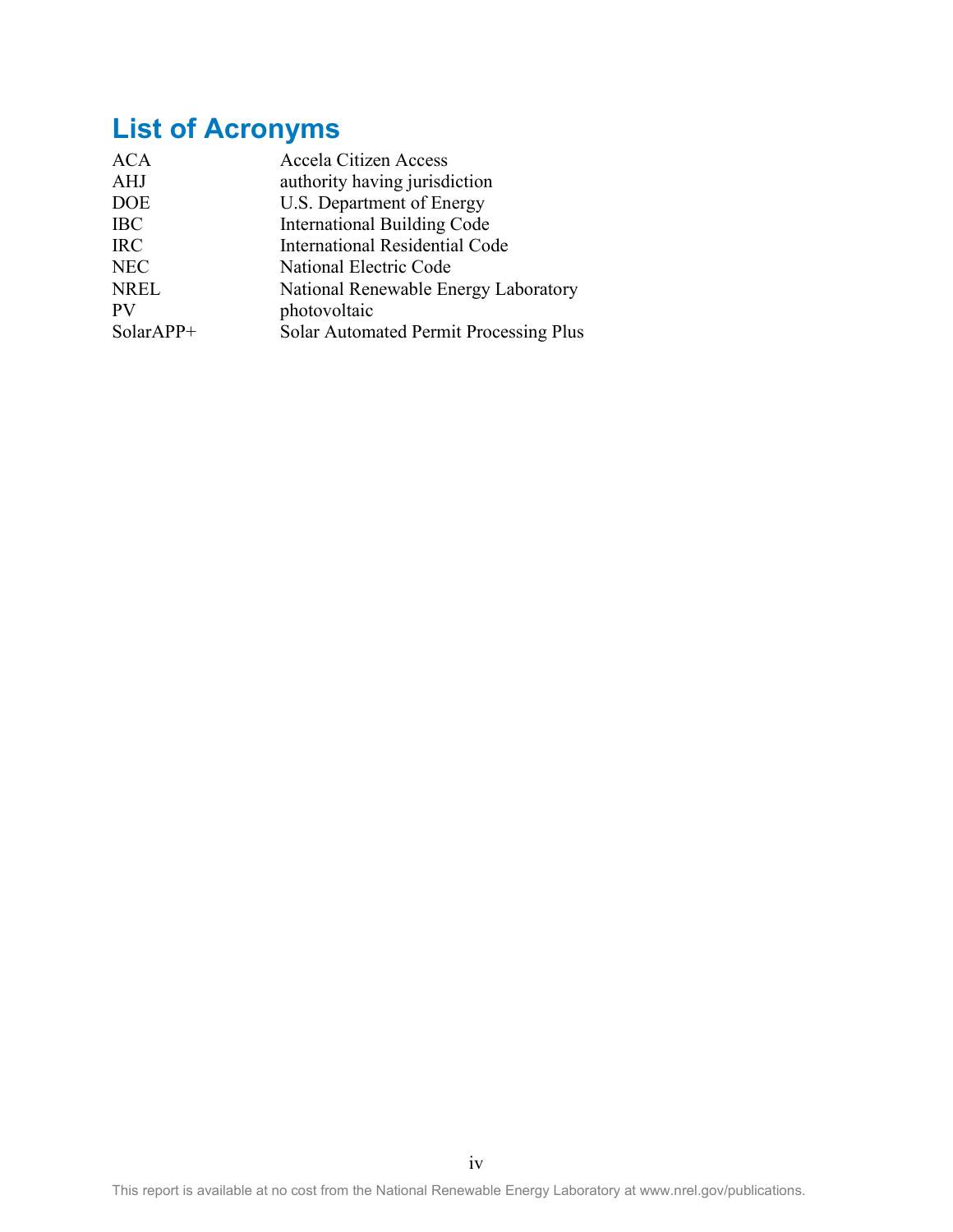## **Executive Summary**

The rapid increase in residential solar photovoltaic (PV) adoption has challenged authorities having jurisdiction (AHJs) to keep pace with the higher volume of solar applications requiring review and approval. Permitting requirements and delays, paired with similar inspection- and interconnection-related delays, may lead to lower PV adoption rates both directly through higher costs and indirectly through negative customer experiences (Cook et al. 2021a; O'Shaughnessy et al. 2020; Sinitskaya et al. 2019; Wolske et al. 2020).

To address residential solar PV permitting resource constraints and streamline solar permitting processes among AHJs, the National Renewable Energy Laboratory (NREL) led a collaborative effort to develop the Solar Automated Permit Processing Plus (SolarAPP+), a solar permitting software solution provided at no cost to AHJs. The SolarAPP+ is an online portal that automates permit plan review, thereby enabling an instant permit approval process for code-compliant residential PV systems. Based on national model building, electrical, and fire codes, SolarAPP+ automatically performs a compliance check of permit inputs against code requirements and produces an inspection checklist that can be used to verify installation practices, workmanship, and adherence to the approved design.

NREL conducted a control trial pilot to validate SolarAPP+ performance, as used by AHJs with diverse characteristics and needs. Five AHJs were selected for the pilot: Menifee, California; Pima County, Arizona; Pleasant Hill, California; Stockton, California; and Tucson, Arizona. Highlights of key findings include:

- Pilot AHJs collectively spent 383 hours on SolarAPP+ implementation and saved 236 hours on permit and revision review during the course of the pilot.
- By providing instantaneous review, the SolarAPP+ reduced the average permit review time to less than one day across all five AHJs.
- Participating contractors required training on how to use the application efficiently.
- Inspection passage rates for SolarAPP+ projects were comparable to traditionally permitted projects, with nominal impacts on inspection duration.
- Projects submitted through SolarAPP+ were installed and inspected on average 12 days faster than projects using the traditional process [\(Figure ES- 1\)](#page-6-0).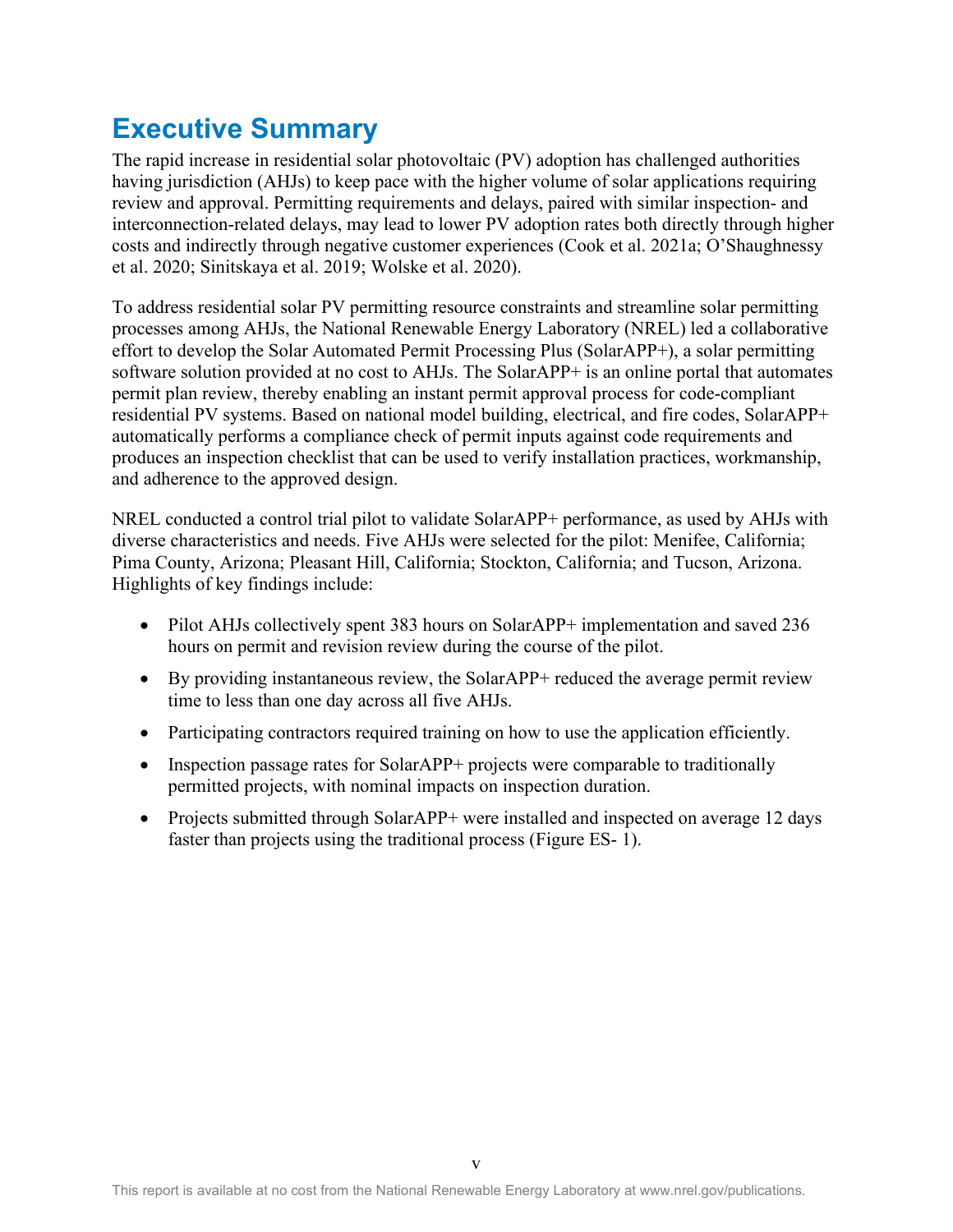

**Figure ES- 1. Median project time from permit submission to passed inspection**

<span id="page-6-0"></span>Following the pilot, the AHJs rolled out SolarAPP+ to all local contractors, not just the contractors participating in the pilot. From the Pilot Closure to New Permits date through December 3, 2021, the AHJs saved over 2,500 additional staff hours on permit and revision review.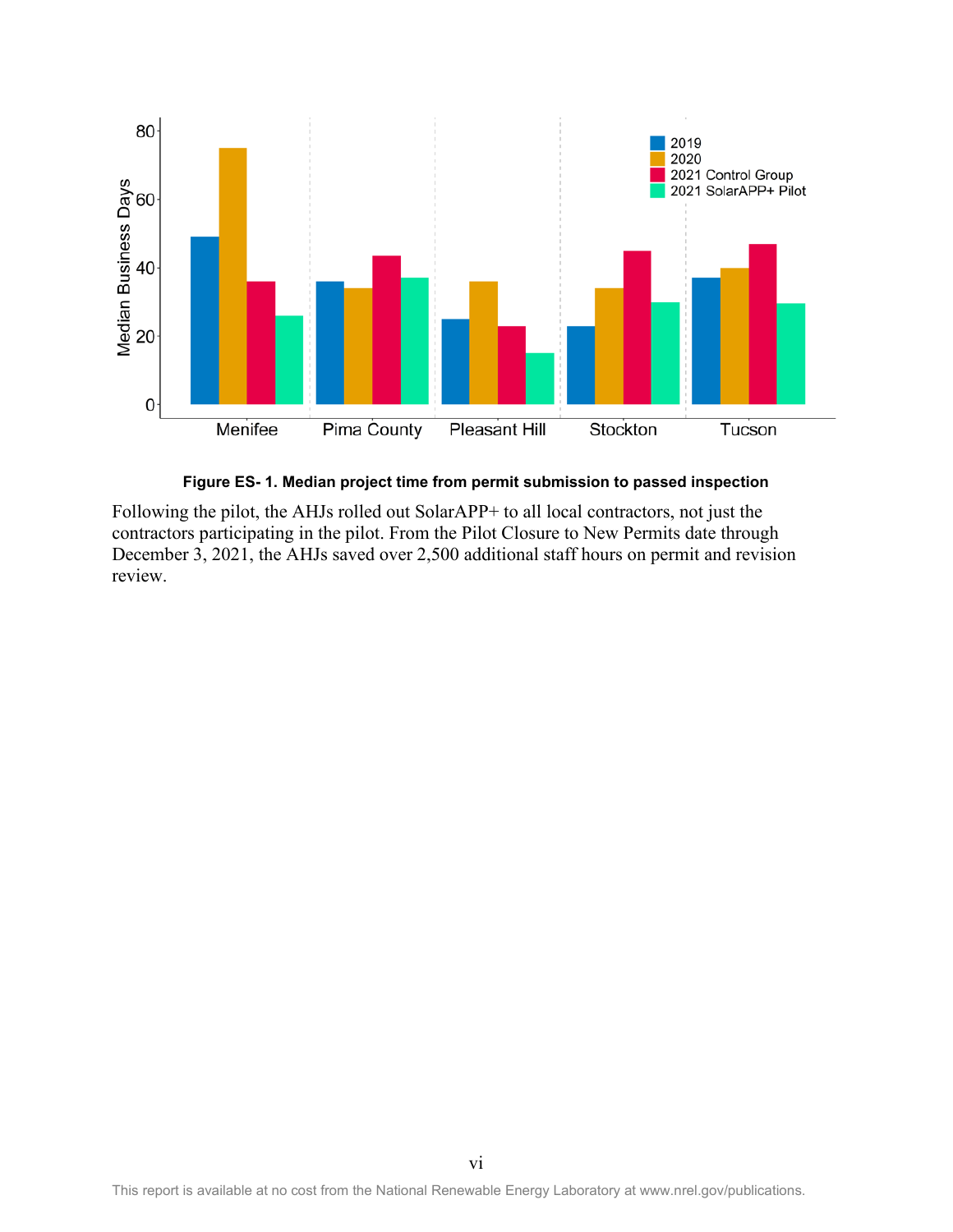# **Table of Contents**

| $\mathbf{1}$ . |  |
|----------------|--|
| $2_{-}$        |  |
|                |  |
|                |  |
| 3 <sub>1</sub> |  |
|                |  |
|                |  |
|                |  |
|                |  |
|                |  |
|                |  |
|                |  |
|                |  |
|                |  |
|                |  |
| 5.             |  |
|                |  |
|                |  |
|                |  |
|                |  |
|                |  |
|                |  |
|                |  |
|                |  |
|                |  |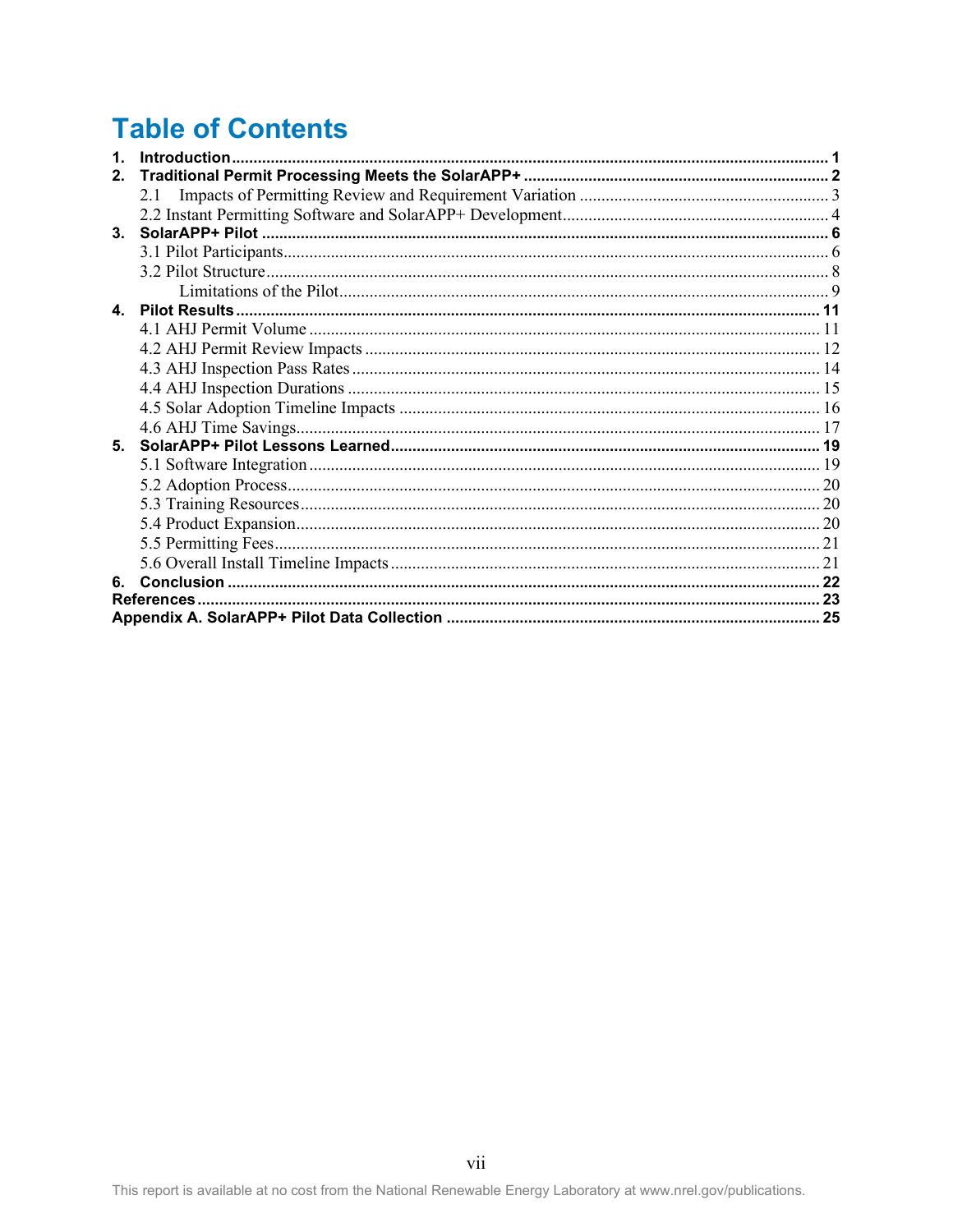# **List of Figures**

| Figure 4. Frequency of permit revisions among SolarAPP+ projects across all AHJs 13            |  |
|------------------------------------------------------------------------------------------------|--|
| Figure 5. Reported causes of SolarAPP+ inspection failures, with avoidable failures in bold 15 |  |
|                                                                                                |  |
|                                                                                                |  |

## **List of Tables**

| Table 1. SolarAPP+ Pilot AHJ Characteristics by Phase and SolarAPP+ Adoption Pathway  6       |  |
|-----------------------------------------------------------------------------------------------|--|
|                                                                                               |  |
|                                                                                               |  |
|                                                                                               |  |
| Table 5. Residential Solar Permit Submittals and Passed Inspections During Pilot11            |  |
|                                                                                               |  |
| Table 7. Estimated AHJ Permit and Revision Review Time Savings During Pilot, in Hours 18      |  |
| Table 8. Estimated AHJ Permit and Revision Review Time Savings Post-Pilot Through December 3, |  |
|                                                                                               |  |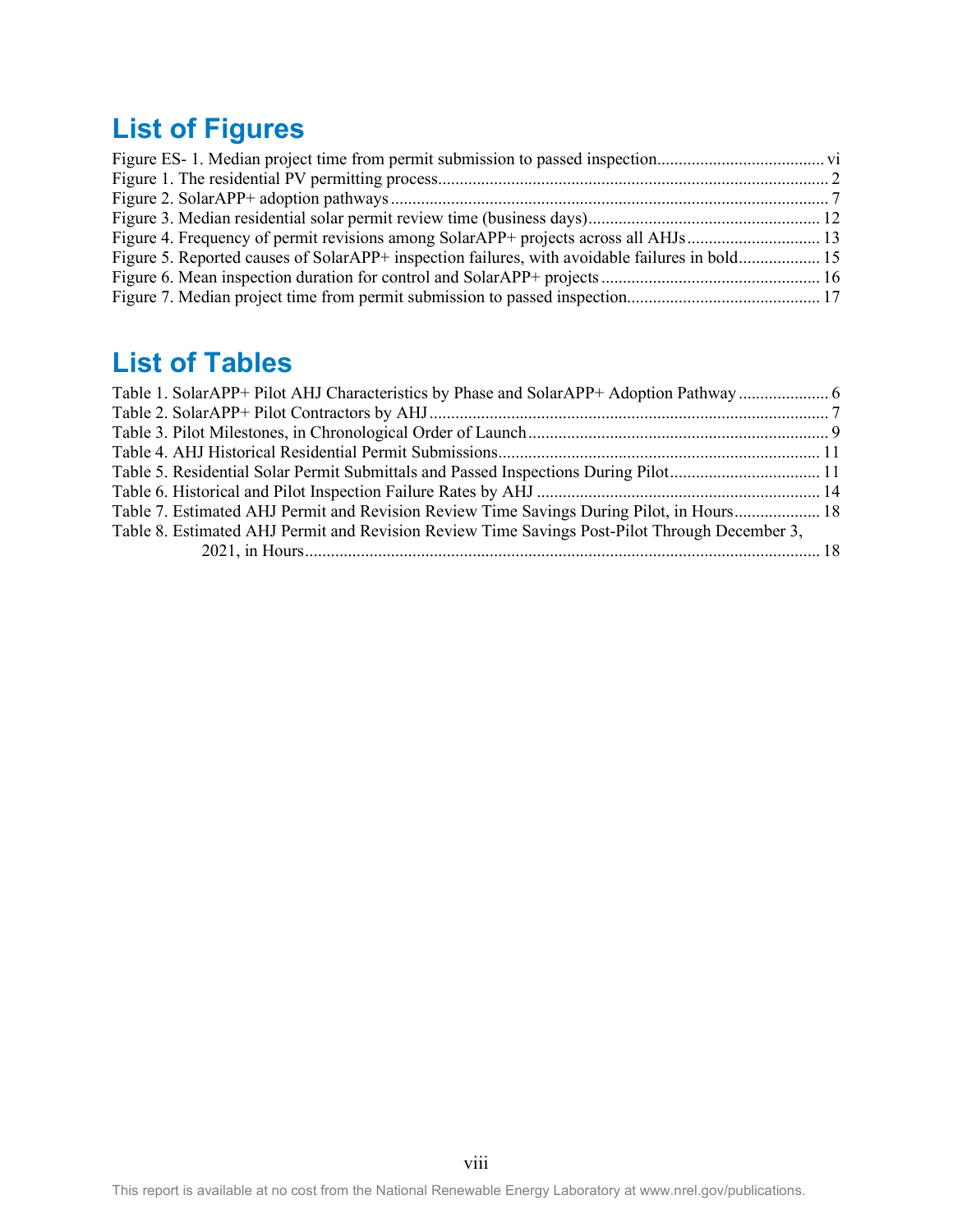## <span id="page-9-0"></span>**1. Introduction**

The residential solar photovoltaic (PV) market in the United States has grown significantly over the last decade, with annual installations increasing from around 50,000 systems in 2010 to over 420,000 systems in 2020 (Davis et al. 2021a). Most of the 420,000 systems installed were required to apply for a building permit from one of over 20,000 United States authorities having jurisdiction (AHJs) prior to installation.

Nationally, both average and median permit review times are estimated to exceed 5 business days, and in certain jurisdictions they can stretch to a month or more (NREL 2021). Through 2030, residential solar installs are expected to grow 9% to 12% per year (Davis et al. 2021b), which could further impact resource-constrained AHJs and their related permit review timelines. At the same time, many residential solar systems are simple and standardized, allowing for software to automate the permitting process for those systems.

In collaboration with solar industry stakeholders, the National Renewable Energy Laboratory (NREL) led the effort to develop the Solar Automated Permit Processing Plus (SolarAPP+), a solution made available to AHJs at no cost to streamline their solar permitting processes. Planned expansions of SolarAPP+ functionality include providing automated permit plan review for technologies beyond solar, such as battery storage systems and electric vehicle charging stations. The SolarAPP+ is an online portal that automates permit plan review, thereby enabling an instant permit approval process for code-compliant residential PV systems. Based on national model building, electrical, and fire codes, the SolarAPP+ automatically performs a compliance check of the inputs supplied by the solar contractor to ensure the proposed PV system meets code requirements. The system then produces an inspection checklist for use in verifying installation practices, workmanship, and adherence to the approved design.

To test and confirm SolarAPP+ functionality and related impacts, NREL conducted a two-phase pilot with five participating AHJs and 16 solar contractors, spanning from November 2020 through December 2021. The pilot was set up to evaluate the ability of SolarAPP+ to deliver instant permits and assess its impact on four critical areas within each AHJ:

- AHJ time saved
- Permit review timelines
- Inspection results
- Solar adoption timelines.

The pilot evaluated 84 traditionally permitted projects and 208 projects submitted through SolarAPP+ across the five AHJs. The pilot confirmed that SolarAPP+ reduced permit review times to less than one day, reduced adoption timelines by an average of 12 days, saved an estimated 236 staff hours (and an additional 2,509 staff hours outside of the pilot), and had comparable inspection results to those found in traditional permitting. The pilot identified key lessons for improving SolarAPP+, including ways to streamline SolarAPP+ adoption, development of training resources, and expansion of supported products. This report details these pilot results along with solar permitting context.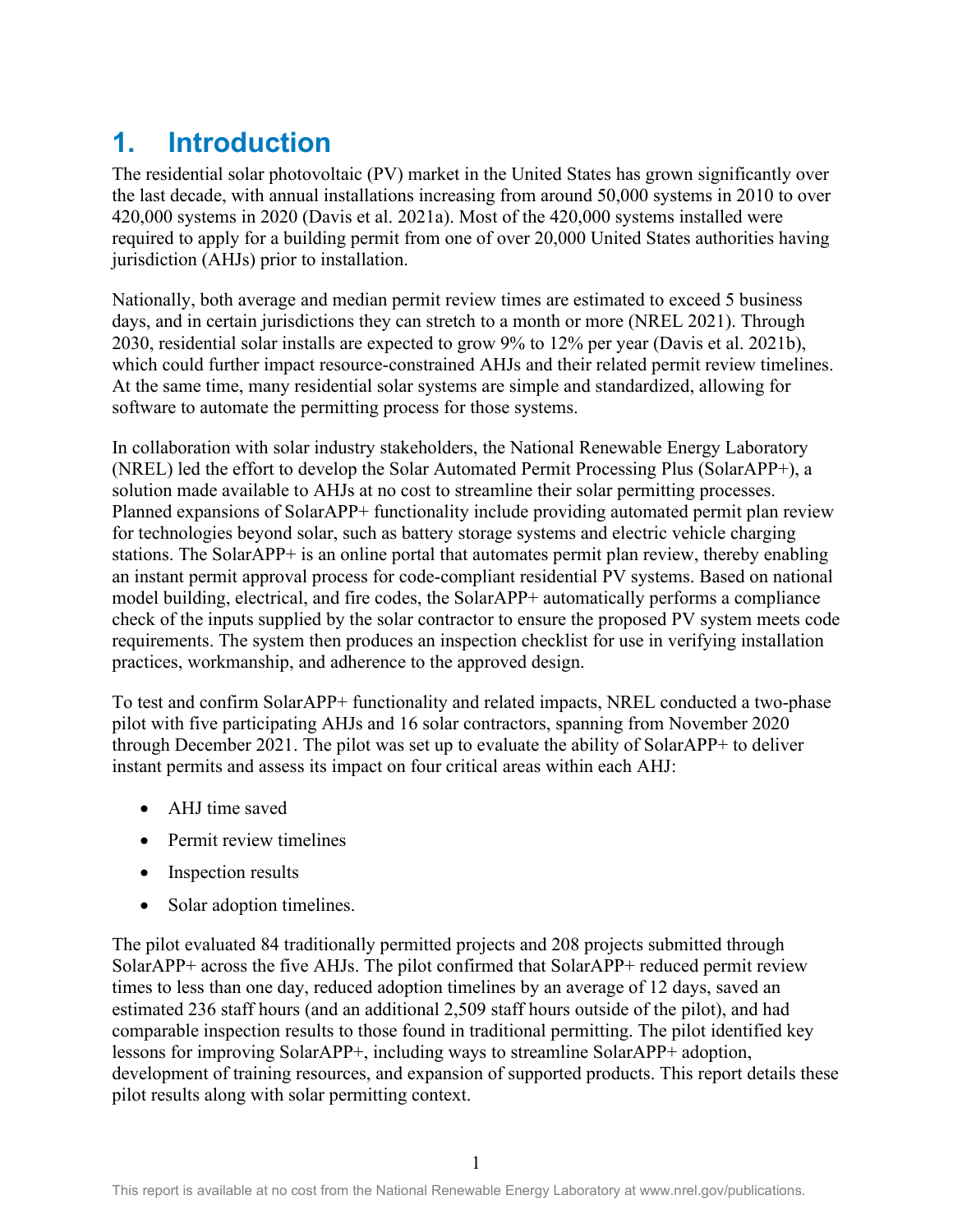## <span id="page-10-0"></span>**2. Traditional Permit Processing Meets the SolarAPP+**

Most residential rooftop PV installations require a combination of permitting, inspection, and interconnection approvals from the local AHJ and utility. This process helps ensure that residential PV systems meet design, safety, and other requirements set forth by state and local authorities (Stanfield et al. 2013).



**Figure 1. The residential PV permitting process** 

\*Permission to Operate (PTO).

<span id="page-10-1"></span>The typical AHJ permitting process for residential PV systems is as follows [\(Figure 1\)](#page-10-1):

- 1. Design and Permit Preparation. Once a customer signs the contract, the installer completes the final system design. If required by the AHJ, professional engineering and other reviews are also performed.
- 2. Permit Submission. The installer then completes the AHJ permit application(s), which may include building/site information, electrical diagrams, supporting calculations, and equipment lists. Applications submission methods vary by AHJ and may include inperson drop-off, over-the-counter same day review, mail-in, e-mail, and/or an online permit portal.
- 3. AHJ Reviews. The AHJ checks the application for completeness. Then, one or more departments may review the proposed system for compliance with design, safety, zoning, and/or other code-related requirements.
- 4. Approval and Issuance. If these requirements are met and the required fees paid, the AHJ issues the permit.
- 5. Installation. Once all approvals are received (including utility interconnection where required), system installation is scheduled and commences.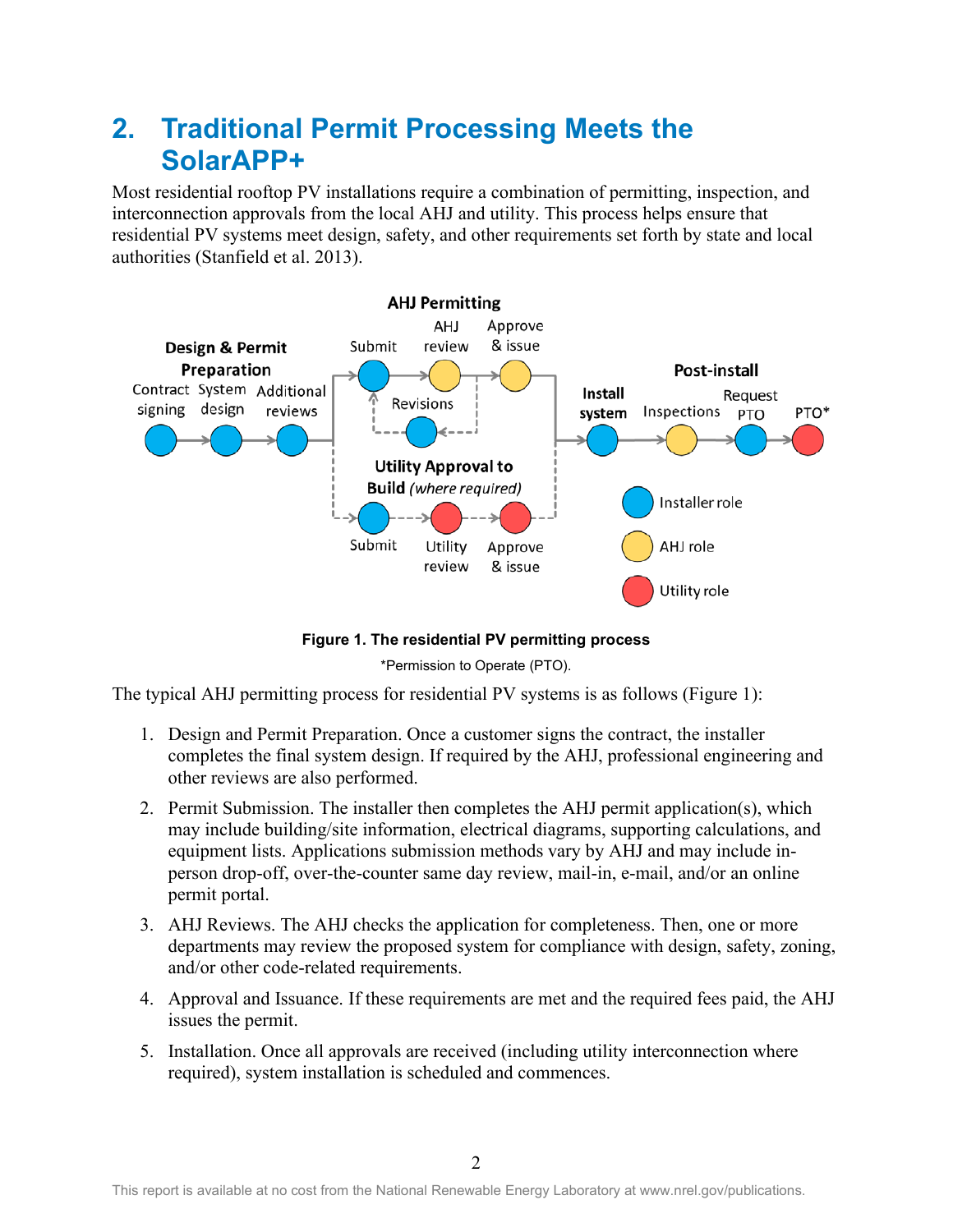- 6. Inspections. The AHJ, and in some cases the utility, may conduct one or more inspections during or after installation to ensure the installed PV system aligns with the approved design.
- 7. Permission to Operate. Final inspection results and other paperwork is sent to the utility for final permission to operate. If approved, the system is commissioned.

It is not uncommon for a contractor to submit one or more permit revisions to the AHJ (Stanfield et al. 2012). This can occur either at the AHJ's request, if the project was deemed not codecompliant, or at the homeowner or contractor's request, if the system design changed (e.g., to increase or reduce system capacity, or due to changes in equipment availability). These revisions may then require the applicant and AHJ to start at the beginning of the review process, resulting in potential delays and additional costs [\(Figure 1\)](#page-10-1).

### <span id="page-11-0"></span>**2.1 Impacts of Permitting Review and Requirement Variation**

While the permitting process is important for ensuring safe, reliable, and code-compliant PV system installations, its implementation often creates challenges for efficient, low-cost PV deployment. These challenges are often associated with permitting review requirements and approval delays that can influence adoption timelines and install costs (Cook et al. 2021a; O'Shaughnessy et al. 2022). The variability in permitting processes across jurisdictions also creates hurdles, and slower or more onerous processes may further exacerbate timeline and cost impacts for projects in those jurisdictions (Burkhardt et al. 2015; Cook et al. 2021a; Dong and Wiser 2013; O'Shaughnessy et al. 2022). These permitting issues, paired with inspection and interconnection related delays and requirements, may lead to lower PV adoption rates, directly through higher costs, design modifications impacting project economics, contract cancellations, etc., and indirectly through negative customer experience resulting in fewer word-of-mouth and network effects (Cook et al. 2021a; O'Shaughnessy et al. 2020; Sinitskaya et al. 2019; Wolske et al. 2020).

Though national building, electric, and fire codes exist, and versions of these codes are widely adopted nationwide, there is significant variation across AHJs in which relevant model code is adopted and how it is interpreted and subsequently enforced. This variability is in part a function of the decentralized nature of permitting in the United States (Seel et al. 2014). Some states set mandatory code version requirements while others do not, and AHJs may or may not be able to adopt more stringent codes where state base codes apply (Stanfield et al. 2012). A recent survey suggests that installers struggle to navigate the differing requirements between each of the AHJs they serve and in some cases charge higher prices to customers to cover the costs of burdensome AHJ requirements, or even avoid some AHJs altogether (Cook et al. 2021a).

Soft costs refer to the non-hardware costs of PV systems and generally include permitting, inspection, interconnection, installation labor, and customer acquisition. These costs may be passed on to consumers in the form of higher prices (Cook et al. 2021a). The soft cost impacts associated with permitting are well-documented (Feldman et al. 2021; O'Shaughnessy et al. 2019). Feldman et al. (2021) used NREL's cost modeling approach to benchmark average U.S. residential rooftop PV soft costs (non-hardware costs) and found an average cost of \$1.5/watt (W), or approximately \$10,300 for an average 7-kilowatt (kW) system. Of these total soft costs, AHJ permit and inspection costs are estimated at \$0.17/W or \$1,260. Higher cost jurisdictions may have much higher permitting costs than these averages (Burkhardt et al. 2015). For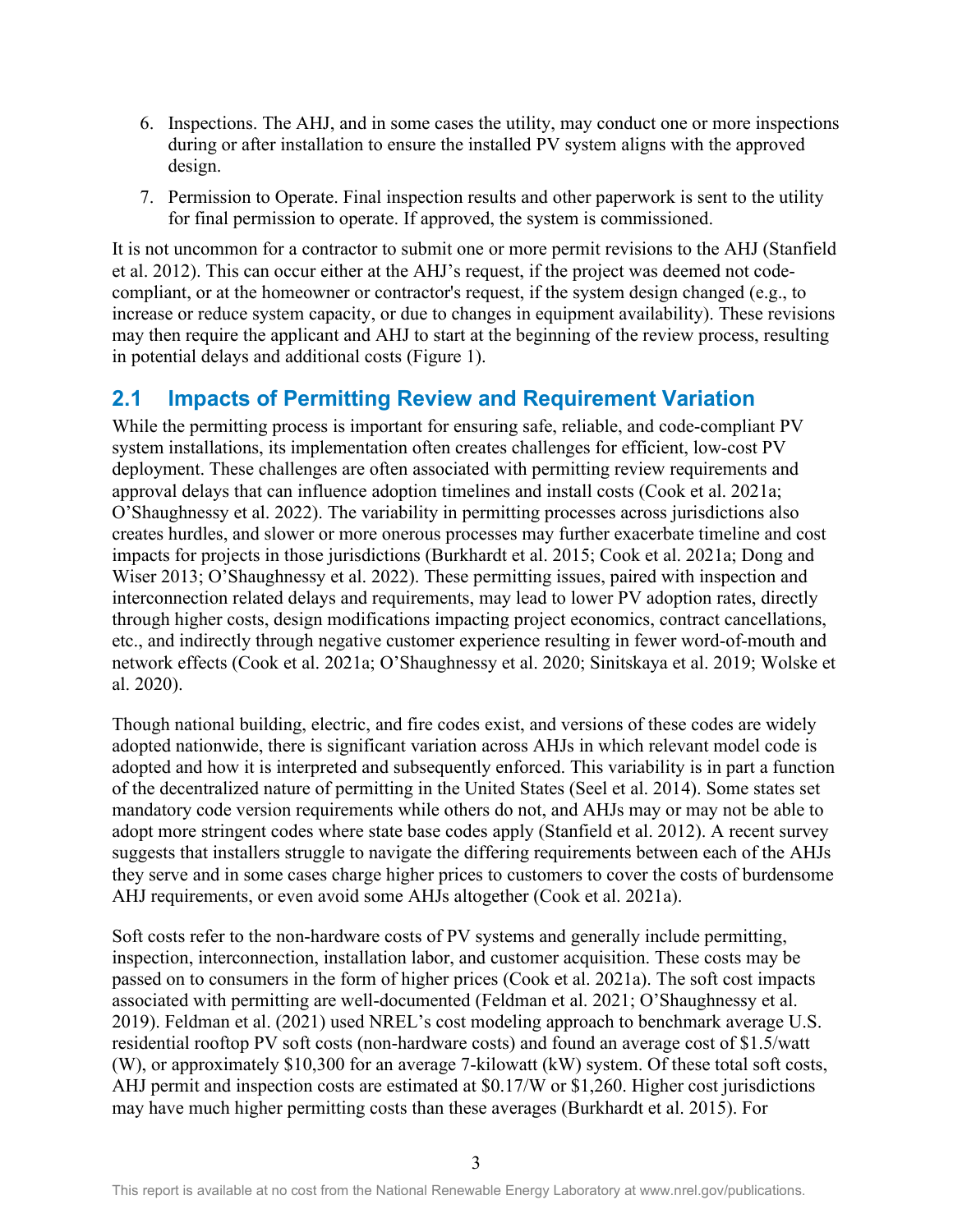example, Dong and Wiser (2013) estimated permitting cost impacts of \$0.27–\$0.77/W. More recently, one-third of surveyed installers reported charging 10%–20% premiums (\$0.4–\$0.7/W) or more for installs in AHJs with burdensome permitting requirements (Cook et al. 2021a).

As with permitting requirements, timelines for permit approval also vary widely. A recent study of over 200,000 projects installed nationwide found a median permit submission to approval timeline of seven days (Cook et al. 2021b; NREL 2021). However, this median belies significant variability between approval timelines in some AHJs and for some projects, and longer timelines can range up to three weeks (at the  $75<sup>th</sup>$  percentile) to a month or more. When surveyed by Cook et al. (2021a), AHJ permitting has been cited as the primary source of project delays and cancellations for mid-to-large installers and small installers, respectively. However, permitting delays are not solely attributable to AHJs. Several studies have found noticeable timeline differences between individual installers at the same AHJ, and AHJs report difficulties with some installers submitting incorrect or incomplete applications and/or system designs (O'Shaughnessy et al. 2020; Stanfield et al. 2013, 2012).

### <span id="page-12-0"></span>**2.2 Instant Permitting Software and SolarAPP+ Development**

Despite these challenges, improved and more efficient permitting processes, especially instant permit portals similar to the SolarAPP+, are likely associated with higher PV deployment rates in those AHJs that have had the resources to develop them in-house (Hsu 2018; Parsons and Josefowitz 2021; White 2019). Absent a scalable model available to all AHJs, certain AHJs have developed their own instant permitting software systems, such as Los Angeles, California; San Jose, California; Alameda, California; and Fairfield, Connecticut (Parsons and Josefowitz 2021). NREL and solar stakeholders identified the need for a consistent, nationwide automated solar permitting platform to minimize the time and labor investment required for AHJs to develop novel permitting systems.

The SolarAPP+ design was informed by the instant permitting processes developed by other communities, with the intent to be available to AHJs at no cost. This product was developed through a collaborative partnership between NREL, industry, and the building safety community, with funding from the U.S. Department of Energy (DOE).<sup>[1](#page-12-1)</sup> The project began in September 2019 and was implemented in three steps. First, NREL developed and tested the software with the solar industry and building safety community for alignment with underlying national model codes. [2](#page-12-2) Second, NREL piloted the software with five communities, and those results are summarized here. Third, the SolarAPP+ software launch was publicly announced by DOE Secretary Jennifer Granholm in July 2021, while NREL continues to deploy the software with interested AHJs.

The SolarAPP+ was designed to streamline the permitting process for typical residential rooftop solar PV installations that meet certain eligibility requirements.<sup>[3](#page-12-3)</sup> As of September 2021, the

<span id="page-12-1"></span><sup>&</sup>lt;sup>1</sup> For more information on the SolarAPP+ and a list of all the partners involved in the project, see [https://solarapp.nrel.gov/.](https://solarapp.nrel.gov/)<br><sup>2</sup> 2017 National Electric Code (NEC), 2018 International Building Code (IBC), and 2018 International Residential

<span id="page-12-2"></span>Code (IRC) among others.<br><sup>3</sup> For full listing of the SolarAPP+ eligibility requirements for residential solar PV systems, se[e https://help.solar-](https://help.solar-app.org/article/43-what-types-of-systems-are-not-eligible-for-solarapp-review)

<span id="page-12-3"></span>[app.org/article/43-what-types-of-systems-are-not-eligible-for-solarapp-review.](https://help.solar-app.org/article/43-what-types-of-systems-are-not-eligible-for-solarapp-review)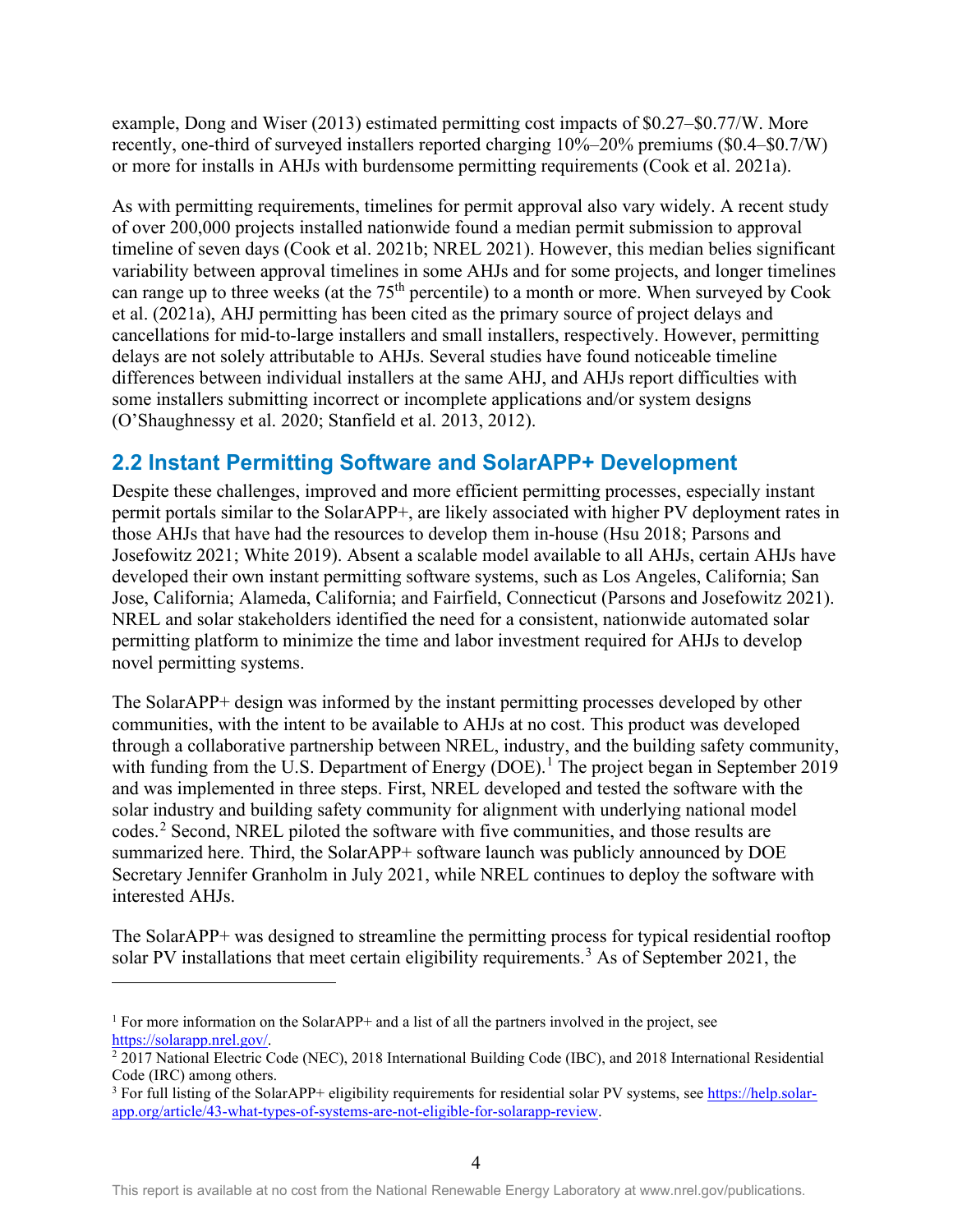major SolarAPP+ support parameters include new rooftop residential PV systems on existing homes where the PV system weighs less than 4 pounds per square foot, and the home is served by equal to or less than 400 Amp main service and 225 Amp busbars, with no existing power generation equipment already on-site (i.e., existing PV or battery storage systems). [4](#page-13-0)

For eligible systems, the SolarAPP+ automates the review of standardized residential solar permit applications through the following steps:

- Solar contractor submits an application with design specifications through the SolarAPP+.
- The SolarAPP+ checks the application to ensure the system design is code compliant.
- Code-compliant applications are issued a permit instantly after fee payment.

Permit applications that are not code-compliant are instantly rejected, providing the solar contractor with immediate feedback on the need for corrections prior to fee payment. Additionally, the SolarAPP+ produces an inspection checklist replicating the application details for inspectors to utilize during the inspection process to confirm the system as installed matches the design approved within the SolarAPP+.

<span id="page-13-0"></span><sup>&</sup>lt;sup>4</sup> As of this publication, the development team is working to expand eligibility across PV system types and other features such as storage. For the full SolarAPP+ product road map see: [https://help.solar-app.org/article/177](https://help.solar-app.org/article/177-solarapp-product-roadmap) [solarapp-product-roadmap.](https://help.solar-app.org/article/177-solarapp-product-roadmap)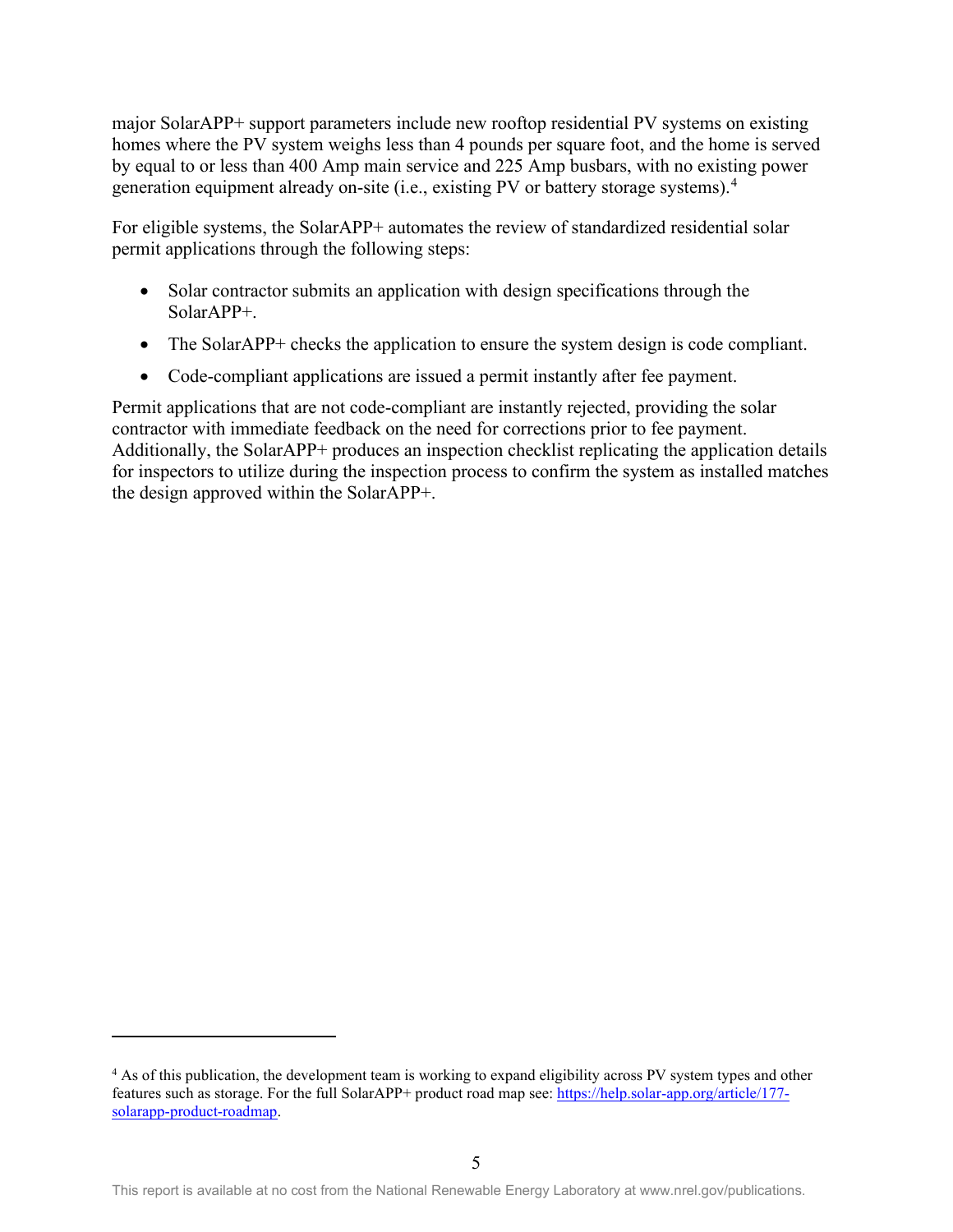## <span id="page-14-0"></span>**3. SolarAPP+ Pilot**

NREL conducted a pilot of the software to provide AHJs, solar contractors, and the broader solar industry with information on the performance of the SolarAPP+, as used by AHJs with diverse characteristics and needs. The pilot provided qualitative and quantitative evidence of the benefits, trade-offs, and overall performance of the SolarAPP+, including achievement of the project goals to:

- 1. Reduce permit application review timelines
- 2. Reduce solar adoption timelines
- 3. Save AHJs time and resources associated with permit review and approval
- 4. Maintain or improve contractor inspection pass rates.

### <span id="page-14-1"></span>**3.1 Pilot Participants**

NREL recruited five AHJs to participate in Phases 1 and 2 of the SolarAPP+ pilot. Phase 1 consisted of three AHJs and began in late 2020. Phase 2 consisted of two AHJs and began in spring 2021. Separation of the pilot into two phases allowed the SolarAPP+ team to make improvements in SolarAPP+ functionality and implementation process based on Phase 1 results and stakeholder feedback, which were then tested in Phase 2. Participating AHJs were eligible for the pilot based on code year<sup>[5](#page-14-3)</sup> and reflected a diversity of characteristics such as solar volume, permitting software, government type, size, geography, and interest in streamlining the solar permitting process, as summarized in [Table 1.](#page-14-2) AHJs were selected for each phase of the pilot based on their readiness to adopt the SolarAPP+. This phased approach also allowed the opportunity for adopting changes in the latter phase based on the lessons learned from implementation of the first phase.

<span id="page-14-2"></span>

| <b>AHJ</b>       | <b>State</b> | <b>Pilot</b><br><b>Phase</b> | SolarAPP+<br><b>Adoption</b><br>Pathway | Pop.     | 2020<br>Permit<br><b>Volume</b> | <b>Existing</b><br><b>Permit</b><br><b>Software</b> | <b>Permit</b><br>Fee | 2020<br>Median<br><b>Permit</b><br><b>Review</b><br>(days) | 2020<br>Median<br>Time to<br><b>Inspection</b><br>(days) |
|------------------|--------------|------------------------------|-----------------------------------------|----------|---------------------------------|-----------------------------------------------------|----------------------|------------------------------------------------------------|----------------------------------------------------------|
| Pima<br>County   | <b>AZ</b>    | 1                            | $\overline{A}$                          | 500.804* | 1,682                           | Accela<br>(ACA)                                     | \$94                 | 8                                                          | 34                                                       |
| Pleasant<br>Hill | CA           | 1                            | B                                       | 33,152   | 180                             | Accela                                              | \$235                | 1                                                          | 36                                                       |
| Tucson           | AZ           | $\overline{1}$               | $\overline{A}$                          | 542,629  | 1.534                           | EnerGov                                             | \$99                 | 12                                                         | 40                                                       |
| Menifee          | СA           | $\overline{2}$               | A                                       | 102,527  | 691                             | Accela<br>(ACA)                                     | \$220                | 9                                                          | 75                                                       |
| Stockton         | CA           | 2                            | A                                       | 320.804  | 2,410                           | Accela<br>(ACA)                                     | \$300                | 1                                                          | 34                                                       |

**Table 1. SolarAPP+ Pilot AHJ Characteristics by Phase and SolarAPP+ Adoption Pathway**

\*Pima County population excluding Tucson.

<span id="page-14-3"></span><sup>5</sup> The SolarAPP+ is based on the 2017 NEC, 2018 IBC, and 2018 IRC, so participating AHJs were required to have adopted these codes.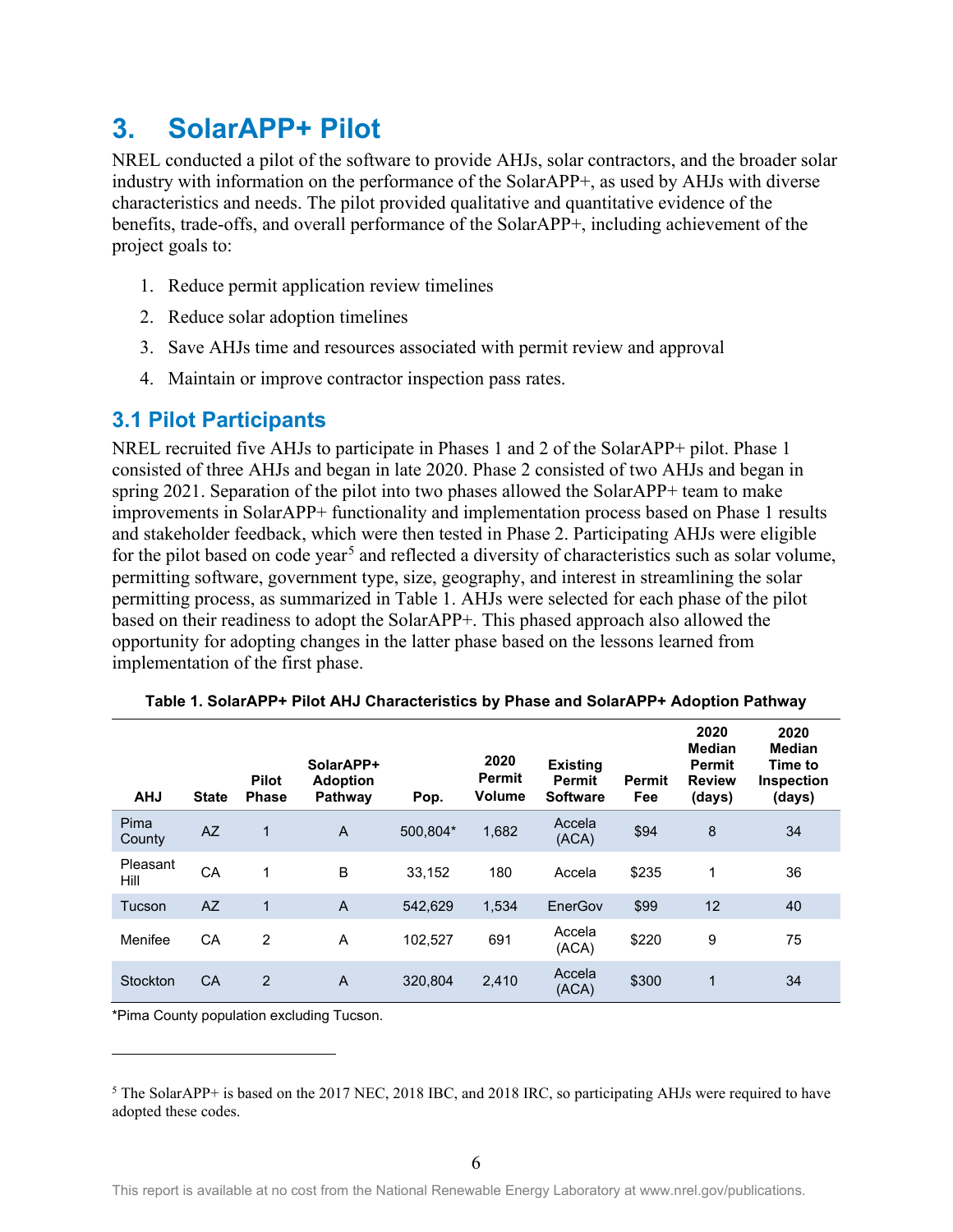Each AHJ chose one of two adoption pathways to implement the SolarAPP+ with their permitting process, as shown in [Figure 2.](#page-15-0)<sup>[6](#page-15-2)</sup> Adoption Pathway A is a software-integrated approach, requiring the development of an instant permitting process within the AHJ's existing permitting software that interfaces with the SolarAPP+. Adoption Pathway B is a stand-alone approach and the SolarAPP+ issues the permits.



**Figure 2. SolarAPP+ adoption pathways**

<span id="page-15-0"></span>Once the adoption pathway was in place, NREL worked with each AHJ to invite solar contractors to participate in the pilot. SolarAPP+ development partners active in each AHJ were invited to participate, along with high-volume local installers, nominated by the AHJ, who were previously unfamiliar with the SolarAPP+. The participating contractors in each AHJ are listed in [Table 2.](#page-15-1)

<span id="page-15-1"></span>

| <b>AHJ</b>        | <b>Participating Contractors</b>                                                                                                                         |
|-------------------|----------------------------------------------------------------------------------------------------------------------------------------------------------|
| Menifee, CA       | Energy Service Partners, Freedom Forever, New Day Solar, SolarMax, Solcius,<br>SunPower, Sunrun, Tesla                                                   |
| Pima County, AZ   | Custom Solar & Leisure, Net Zero Solar, Solar Solution AZ, Sunbright Solar,<br>Technicians for Sustainability, Tesla, The Solar Store, Titan Solar Power |
| Pleasant Hill, CA | Freedom Forever, Sunrun, Tesla                                                                                                                           |
| Stockton, CA      | Energy Service Partners, Freedom Forever, Solar Works, SunPower, Sunrun,<br>Tesla                                                                        |
| Tucson, AZ        | Custom Solar & Leisure, Net Zero Solar, Solar Solution AZ, Technicians for<br>Sustainability, Tesla, The Solar Store, Titan Solar Power                  |

<span id="page-15-2"></span><sup>6</sup> The SolarAPP+ adoption pathways are discussed in more detail in Section 5.1.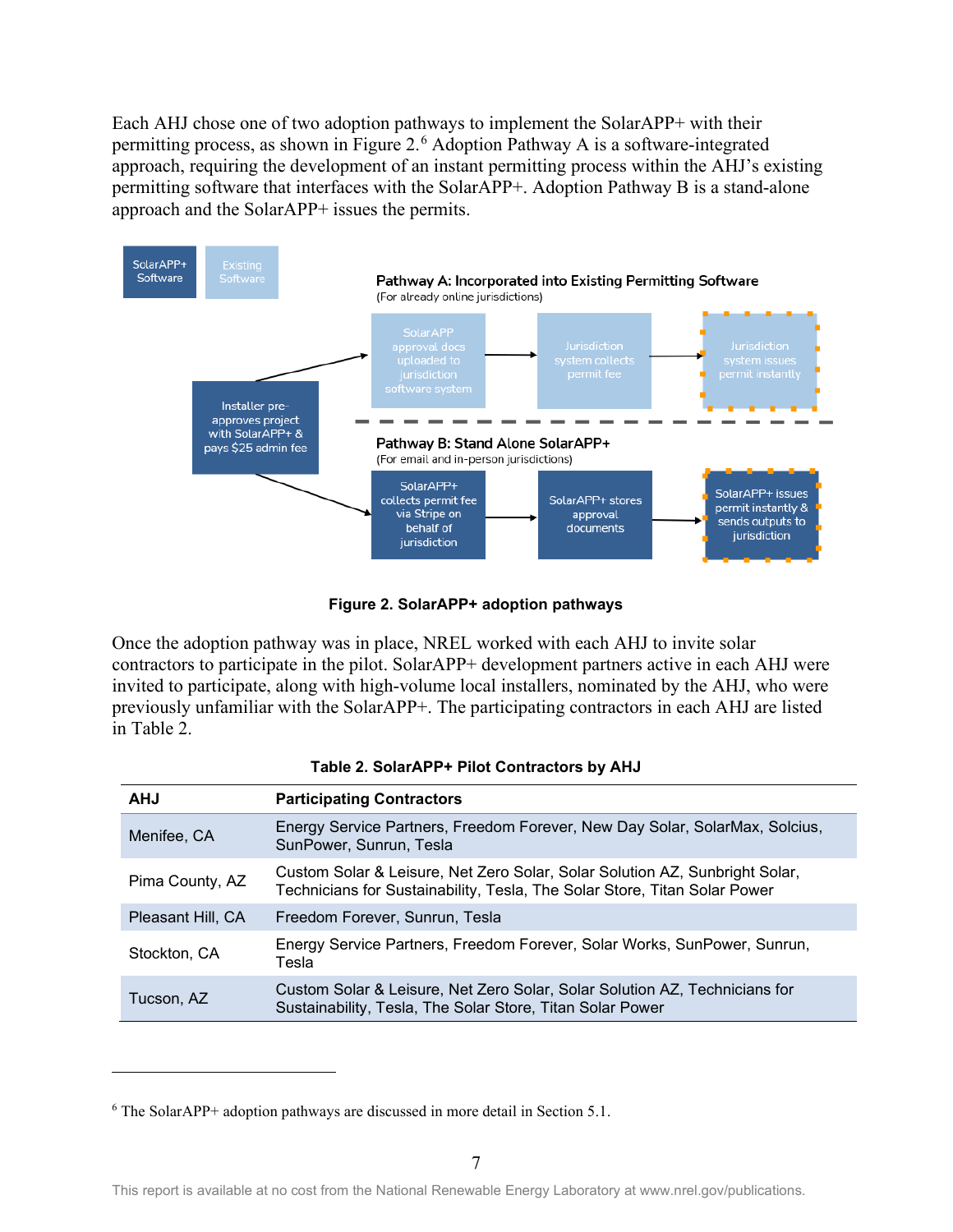### <span id="page-16-0"></span>**3.2 Pilot Structure**

The pilot was structured as a control trial to provide a direct comparison of the traditional permit review process and the SolarAPP+ process for each AHJ. For the duration of the pilot, participating contractors divided SolarAPP+ eligible projects into two groups:

- The control group of projects consisted of projects eligible to be permitted through the SolarAPP+ but permitted through the AHJ's traditional process (referred to as "control projects").
- The treatment group of projects consisted of projects that were eligible for and permitted through the SolarAPP+ (referred to as "SolarAPP+ projects").

The duration of the pilot as implemented by each AHJ was marked by the following milestones:

1. **Pilot Launch–Control and SolarAPP+ Permit Submission:** Contractors were asked to submit eligible projects alternately through the traditional process and through the SolarAPP+ until a minimum of 10 projects in the control group were permitted through the SolarAPP+ and an equal number of control projects were permitted through the AHJ's traditional process.

*SolarAPP+ Permit Submission Only:* Once the minimum of 10 control permit submissions was met, pilot contractors submitted all additional eligible projects through the SolarAPP+.

- 2. **Pilot Closure to New Permits:** Once NREL, the AHJ, and participating contractors deemed that a sufficient number of SolarAPP+ projects had been submitted,<sup>[7](#page-16-1)</sup> the pilot was closed to new projects and pilot participants continued to provide data on the progress of control and SolarAPP+ pilot projects through AHJ inspection.
- 3. **End of Data Collection on Inspections:** The End of Data Collection on Inspections date marked the end of contractor and AHJ data collection for the control and treatment projects. This date was established to allow sufficient time for at least half the pilot projects submitted through SolarAPP+ in each AHJ to pass inspection. $8$

<span id="page-16-1"></span><sup>7</sup> The determination of what constituted a "sufficient number of SolarAPP+ projects" for each AHJ was influenced by the number of SolarAPP+ projects submitted by each contractor, the number of projects submitted through SolarAPP+ that were subsequently canceled, the successful resolution of implementation challenges, the duration of the pilot, and other factors.

<span id="page-16-2"></span><sup>8</sup> Pilot projects not yet inspected by the End of Data Collection on Inspections date were included in permit data analysis and excluded from inspection data analysis.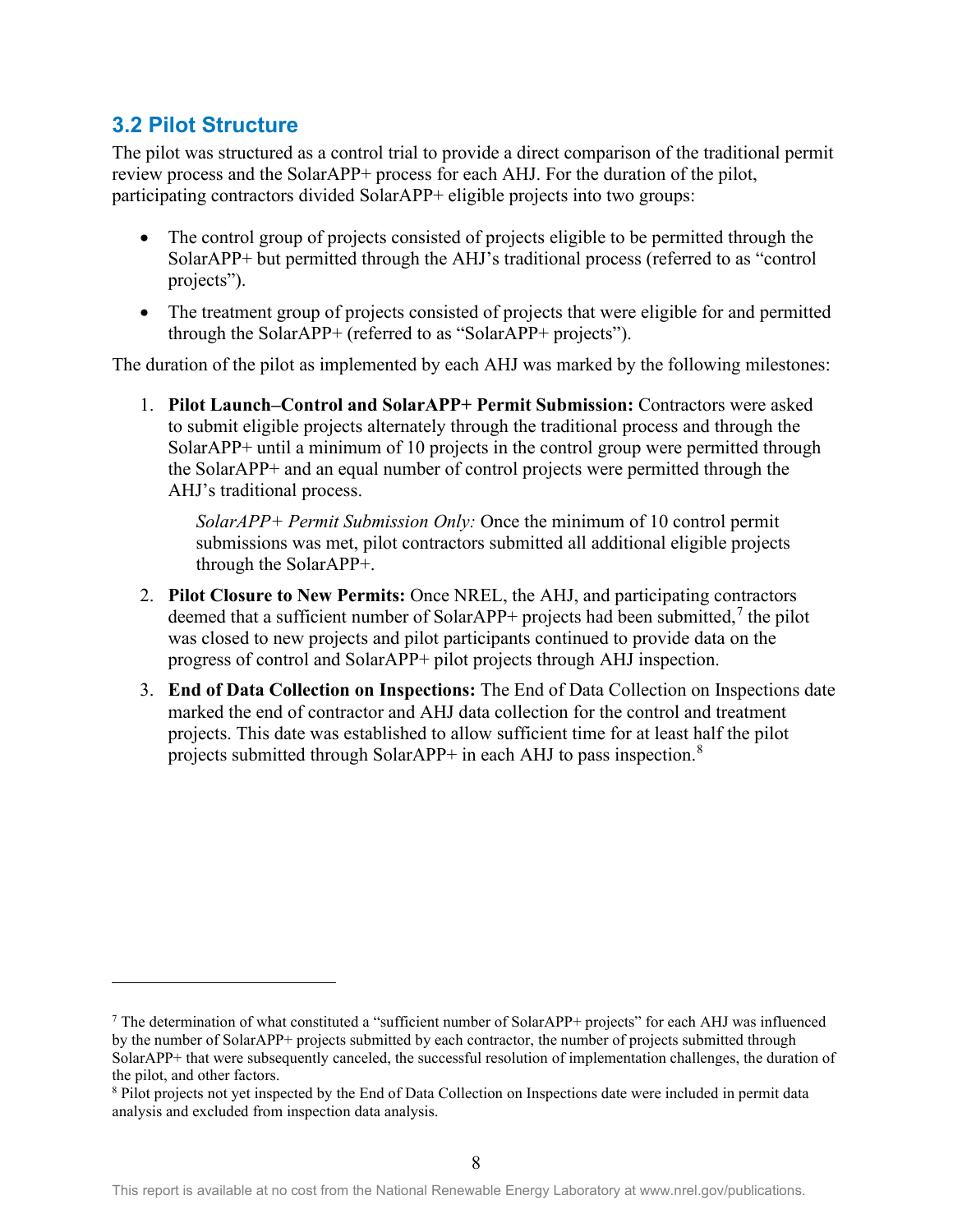<span id="page-17-1"></span>

| <b>AHJ</b>                      | <b>Pilot</b><br><b>Phase</b> | <b>Pilot Launch</b> | <b>Pilot Closure to</b><br><b>New Permits</b> | <b>End of Data</b><br><b>Collection on</b><br><b>Inspections</b> |
|---------------------------------|------------------------------|---------------------|-----------------------------------------------|------------------------------------------------------------------|
| Pleasant Hill                   |                              | 11/3/20             | 5/14/21                                       | 7/2/21                                                           |
| Pima County/Tucson <sup>a</sup> | 1                            | 12/16/20            | 5/4/21                                        | 6/29/21                                                          |
| Menifee                         | っ                            | 5/4/21              | 7/14/21                                       | 10/18/21                                                         |
| Stockton                        | っ                            | 7/1/21              | 10/7/21                                       | 12/3/21                                                          |

**Table 3. Pilot Milestones, in Chronological Order of Launch**

Each AHJ conducted the pilot on similar but not identical timelines, as shown in [Table 3.](#page-17-1) $9$ 

a Pima County and Tucson conducted the SolarAPP+ pilot jointly, though pilot results are reported separately.

NREL collected data from each participating AHJ and contractor for control and SolarAPP+ projects regarding permit characteristics and the time and resources required for the various steps in the review and inspection processes.<sup>[10](#page-17-3)</sup> From Pilot Launch to End of Data Collection on Inspections, NREL met regularly with the participating AHJ and contractors to address implementation challenges and solicit feedback for improving SolarAPP+ functionality and implementation.

### <span id="page-17-0"></span>*Limitations of the Pilot*

A major limitation of the structure of the pilot was the decision to set the minimum control group size to 10 projects per AHJ. Although a control group this small is not statistically significant, this threshold was selected to balance data collection with AHJs' desire to fully implement SolarAPP+ to alleviate staffing constraints and permit review timelines as quickly as possible. To mitigate the impact of the control group size, the project team collected certain historical baseline data from each AHJ regarding residential solar permit applications and inspections over the prior 3–5 years. The AHJ historical baseline data were used to identify median permit review times, median project time from permit submission to passed inspection, and inspection failure rates. For these metrics, historical, control group, and treatment group data are reported.

Though the AHJ historical data were useful, they had limitations. First, the AHJ solar permit review processes were inconsistent across the historical period. Changes to the solar permit review processes enacted by AHJs in the historical period included implementation of electronic permit submission, changes to documentation requires, and process adjustments to reflect staffing levels. Second, the AHJs were collectively unable to provide detailed historical data on instances of permit revision review, duration of inspections, and causes of inspection failures. For these metrics, control group and treatment group data were collected and analyzed. The project team used the available historical data to provide context for interpreting the pilot results.

<span id="page-17-2"></span><sup>9</sup> Pilot timelines varied based on permit volume, proportion of projects with completed inspections, and AHJ readiness to launch the SolarAPP+ to all contractors.

<span id="page-17-3"></span><sup>&</sup>lt;sup>10</sup> Appendix A lists data types collected from pilot AHJs and contractors. The SolarAPP+ pilot Phase 1 and Phase 2 data will be published online.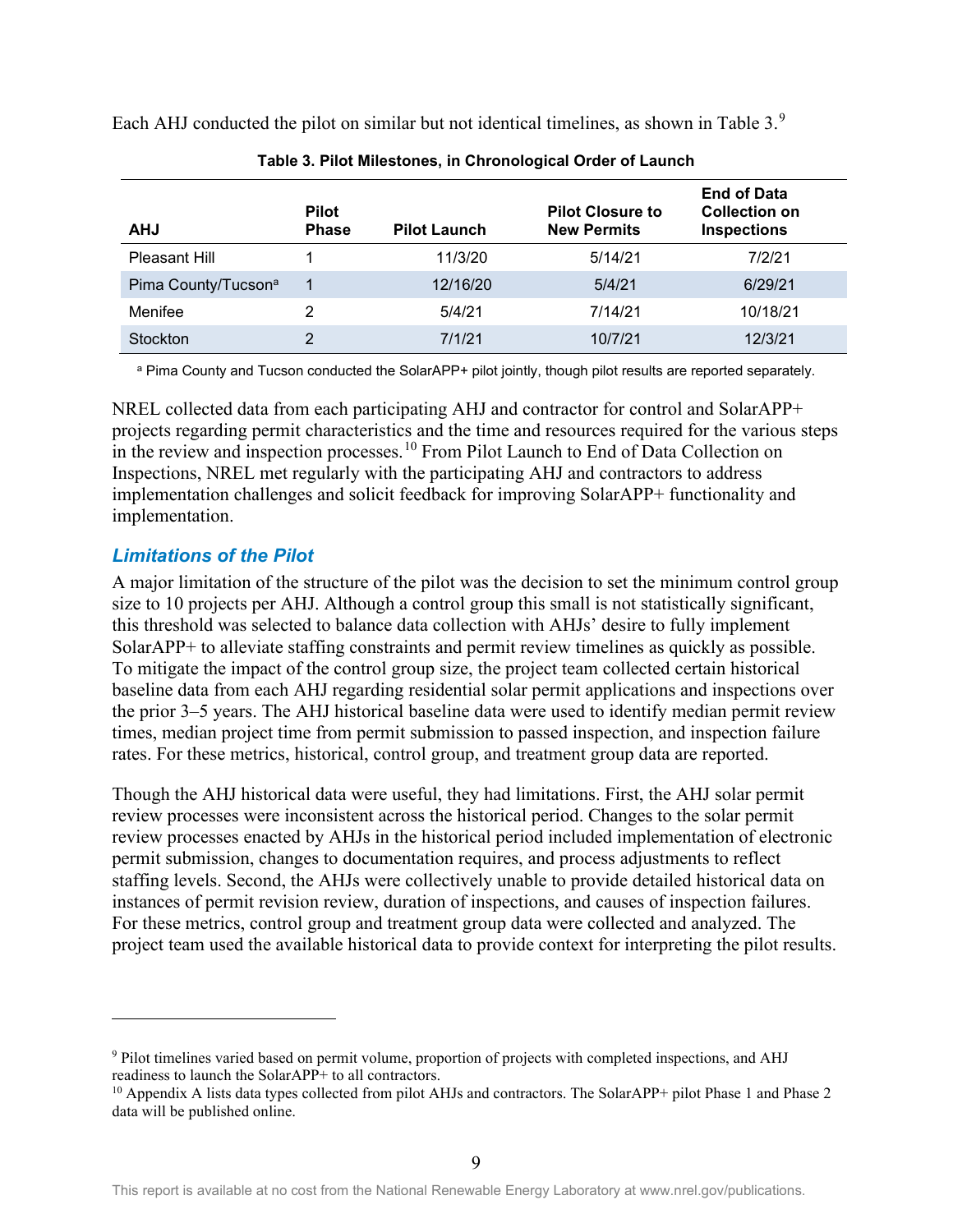Though the control group was required to have a minimum of 10 projects in each AHJ, some of the participating AHJs had significantly larger control groups. In part, the discrepancy resulted from differences in AHJ permit volume and the availability of eligible control group projects. The project team aimed to have each participating contractor enroll at least two control group and two treatment group projects in the pilot to allow for multiple data points for each contractor. Control groups for AHJs with more participating contractors were substantially larger than the 10-project minimum. As a result, the data were more robust for the AHJs with larger control groups.

Another limitation of the control trial data is the variation in the process for treatment group projects across the pilot period. The pilot was conducted in two phases to allow for platform improvements identified or made during Phase 1 to be tested in Phase 2. During Phase 1, significant improvements were made to SolarAPP+ based on AHJ and contractor user feedback. Some of these improvements, such as expanding eligible roof coverings, were prompted by use cases the SolarAPP+ development team had not previously considered. Most of these improvements were implemented during Phase 1, so the Phase 1 AHJs extended the pilot enrollment period for SolarAPP+ projects to test successful implementation of the improvements. The user testing resulted in an overall improved SolarAPP+ platform, but an implication of this approach was that the Phase 2 treatment group projects were not subject to exactly the same treatment as Phase 1.

Finally, the quality of the pilot results depended on the quality of the data collected from AHJs and contractors. Though the project team met with pilot participants regularly to encourage complete and accurate data entry, some pilot participants provided incomplete data, misinterpreted data entry fields, or failed to update the data to reflect project updates. Summary tables and charts exclude missing data related to AHJ permit and revision savings, inspection durations, and causes of inspection failure.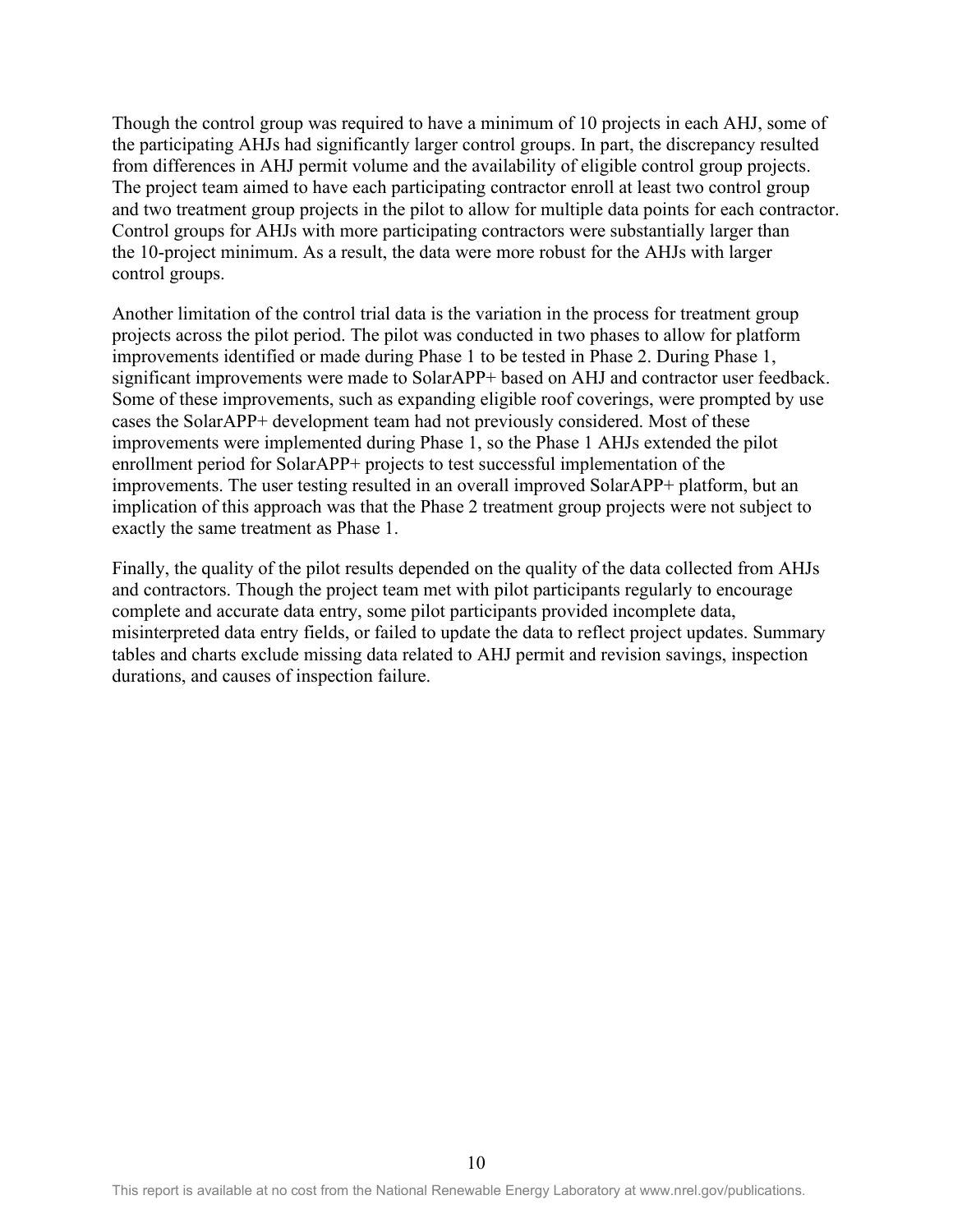## <span id="page-19-0"></span>**4. Pilot Results**

This section presents the results of the SolarAPP+ pilot Phases 1 and 2. As discussed earlier, separation of the pilot into two phases allowed the SolarAPP+ team to make improvements in SolarAPP+ functionality and implementation process based on Phase 1 results and stakeholder feedback, which were then tested in Phase 2. Notably, the SolarAPP+ adoption pathways were streamlined, and additional contractor education resources were developed between Phases 1 and 2. However, the structures of Phases 1 and 2 were similar enough that the results of both phases are presented together.

### <span id="page-19-1"></span>**4.1 AHJ Permit Volume**

All five pilot communities provided historical permit and inspection data that was crossreferenced with data collected during the pilot. The residential permit volume historical data, shown in [Table 4,](#page-19-2) illustrates that interest in the SolarAPP+ is present across jurisdictions with widely differing solar activity. Year-to-year AHJ solar permit application volumes fluctuated, but aside from identifying the pandemic as a factor affecting the volume of solar permit applications in 2020, the AHJs were not able to identify other causes of this fluctuation.

<span id="page-19-2"></span>

| <b>AHJ</b>           | <b>Pilot</b><br><b>Phase</b> | 2016    | 2017    | 2018    | 2019  | 2020  | Total<br>(2016-2020) |
|----------------------|------------------------------|---------|---------|---------|-------|-------|----------------------|
| <b>Pima County</b>   |                              | 1,801   | 1,633   | 1,740   | 1,285 | 1,682 | 8,264                |
| <b>Pleasant Hill</b> |                              | 220     | 195     | 197     | 286   | 180   | 1,078                |
| Tucson               |                              | 1,883   | 1,627   | 1,812   | 1,285 | 1,534 | 8,141                |
| Menifee              | 2                            | 819     | 1,099   | 1.115   | 1,053 | 691   | 4,777                |
| Stockton             | 2                            | No Data | No Data | No Data | 2,079 | 2,410 | 4,489                |

The volume of projects tracked by each AHJ through the pilot is shown in [Table 5.](#page-19-3) Despite the months-long duration of each pilot, not all projects completed the final inspection prior to the End of Data Collection on Inspections date. Further discussion of inspection completions and the relevant pass rates for the control and SolarAPP+ groups are discussed in Section 4.3.

<span id="page-19-3"></span>

| <b>AHJ</b>      |                  | <b>Control</b>              | SolarAPP+        |                             |  |
|-----------------|------------------|-----------------------------|------------------|-----------------------------|--|
|                 | <b>Submitted</b> | <b>Passed</b><br>Inspection | <b>Submitted</b> | <b>Passed</b><br>Inspection |  |
| Menifee         | 20               | 15                          | 26               | 18                          |  |
| Pima County     | 24               | 18                          | 55               | 34                          |  |
| Pleasant Hill   | 10               | 5                           | 18               | 10                          |  |
| <b>Stockton</b> | 14               | 11                          | 48               | 32                          |  |
| Tucson          | 16               | 12                          | 73               | 44                          |  |
| <b>Total</b>    | 84               | 58                          | 220              | 138                         |  |

|  |  |  | Table 5. Residential Solar Permit Submittals and Passed Inspections During Pilot |
|--|--|--|----------------------------------------------------------------------------------|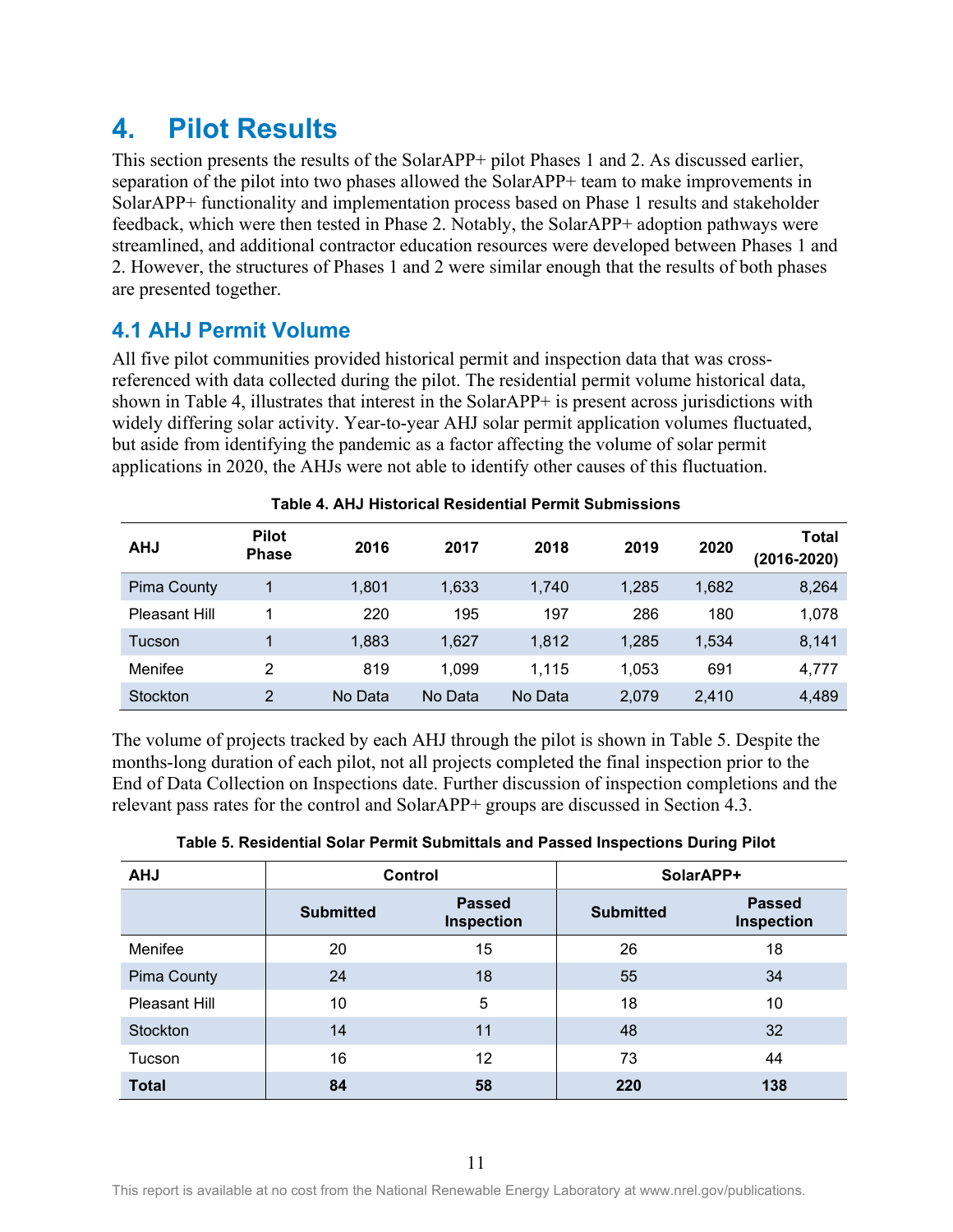### <span id="page-20-0"></span>**4.2 AHJ Permit Review Impacts**

As an automated permitting tool, the SolarAPP+ was expected to have the most significant impact on AHJ permit review time. The average traditional permit review times ranged from 18 days for Tucson to less than a day for Pleasant Hill, meaning that on average Pleasant Hill was able to review permits the same day they were received. By providing instantaneous review, the SolarAPP+ reduced the average permit review time to zero days, or in other words, same-day approval, as shown in [Figure 3.](#page-20-1)



#### **Figure 3. Median residential solar permit review time (business days)**

Menifee 2017–2020 permit review time estimated from SolarTrace (NREL 2021).<sup>[11](#page-20-2)</sup>

<span id="page-20-1"></span>The impact of the SolarAPP+ on permit review times was most notable for Tucson, followed by Menifee. Although the impact on permit review time for Pleasant Hill was smallest, Pleasant Hill expressed that the time savings for permit review staff and adopting homeowners was still valuable, as discussed in Section 4.5 and 4.6.

In addition to the initial permit review, AHJs also review any permit revisions submitted by contractors. Although data on historical permit revision rates and review was unavailable, pilot participants tracked the frequency, causes, and review time for permit revisions for both control and SolarAPP+ projects in the pilot. The proportion of control projects with revisions was 8%, while the proportion of SolarAPP+ projects with revisions was approximately 37%. There are two major factors that relate to the higher occurrence of permit revisions for SolarAPP+ projects. First, contractors experienced a learning period with the SolarAPP+ in understanding the intent of the input questions.[12](#page-20-3) Second, the software originally altered the "status" of a SolarAPP+ project if the contractor accidently or purposefully hit the Edit Application button. As a result, contractors mistakenly assumed it was necessary for them to resubmit the project to return to

<span id="page-20-3"></span><span id="page-20-2"></span><sup>&</sup>lt;sup>11</sup> Available at  $\frac{https://solarapp.net.gov/solarTRACE}{https://solarTRACE}$ .<br><sup>12</sup> On average, the total contractor time spent on residential solar permits slightly increased from 1.94 hours for control submittals to 2.05 hours for SolarAPP+ projects.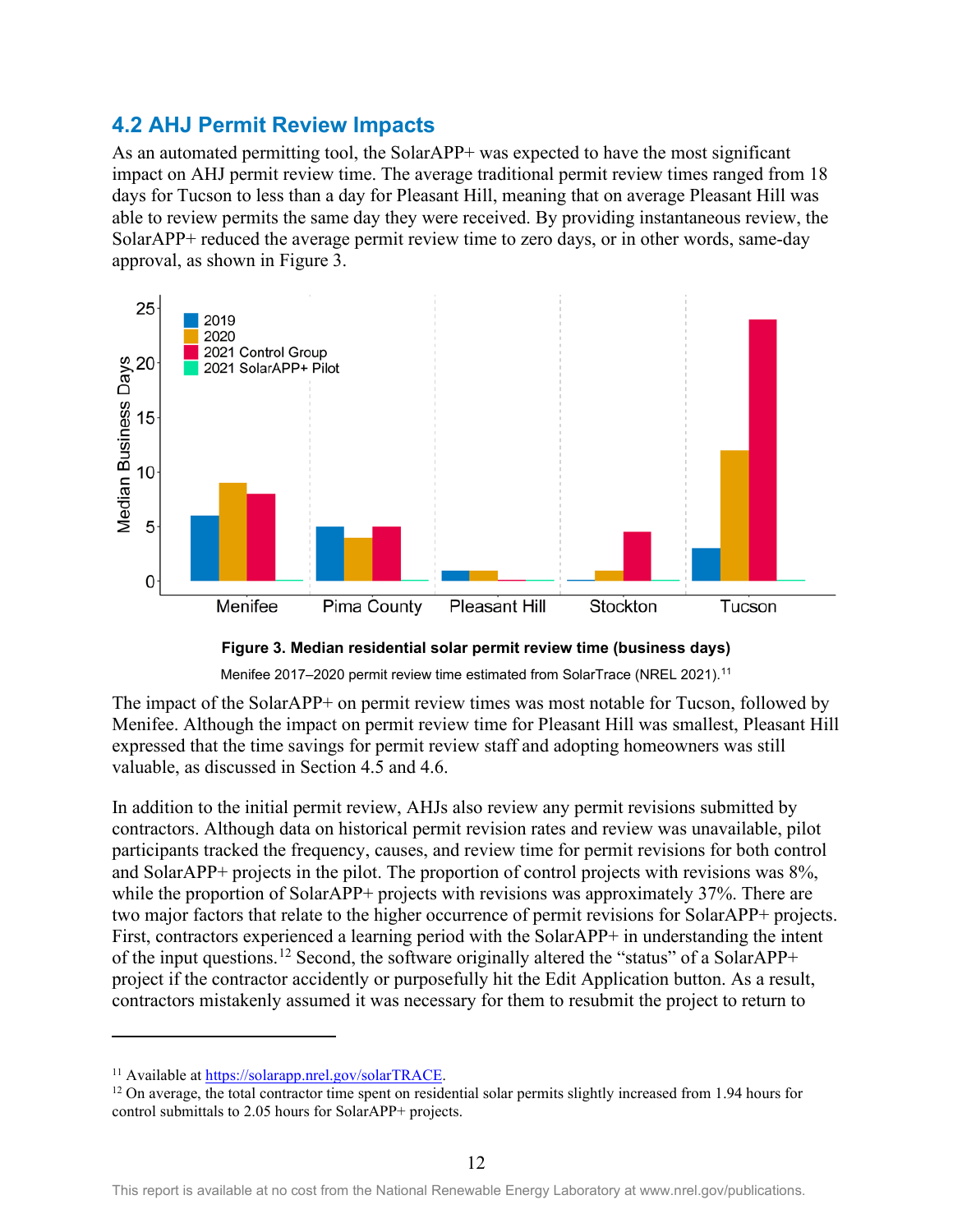

"approved" status, which led to a higher number of revised application submittals in Phase 1. This issue has since been resolved. [Figure 4](#page-21-0) shows the frequency of SolarAPP+ permit revisions.



<span id="page-21-0"></span>Pilot contractors were asked to track the causes for permit revisions, but this tracking was not always consistent. Approximately half of the stated causes of revisions were associated with system design changes that would have also required a permit revision via the traditional pathway, such as changes to equipment, permit size, or main panel upgrades. The remaining revision causes reflect contractor input changes, which are expected to reduce in frequency as contractors become familiar with the software.

Importantly, revisions submitted through the SolarAPP+ are instantly reviewed and approved if code-compliant, thereby not resulting in significant impacts on contractors. Depending on the selected SolarAPP+ adoption pathway, some AHJs need to append the new revised documents to existing permit files, while for others this process is automated by the AHJ's permitting software. Where automated, the revision process does not affect AHJs. In contrast, manual revision entry can require several minutes per project for AHJ staff to update permit records with the new documents. The incidence of revisions is expected to decline as contractors get more comfortable with the application and the training resources available in the SolarAPP+ knowledge base<sup>[13](#page-21-1)</sup> and improvements to the software are released to reduce contractor misunderstanding. The SolarAPP+ team is also working with software vendors to further automate the AHJ revision process.

<span id="page-21-1"></span><sup>&</sup>lt;sup>13</sup> The SolarAPP+ Knowledge Base is available at: [https://help.solar-app.org/.](https://help.solar-app.org/)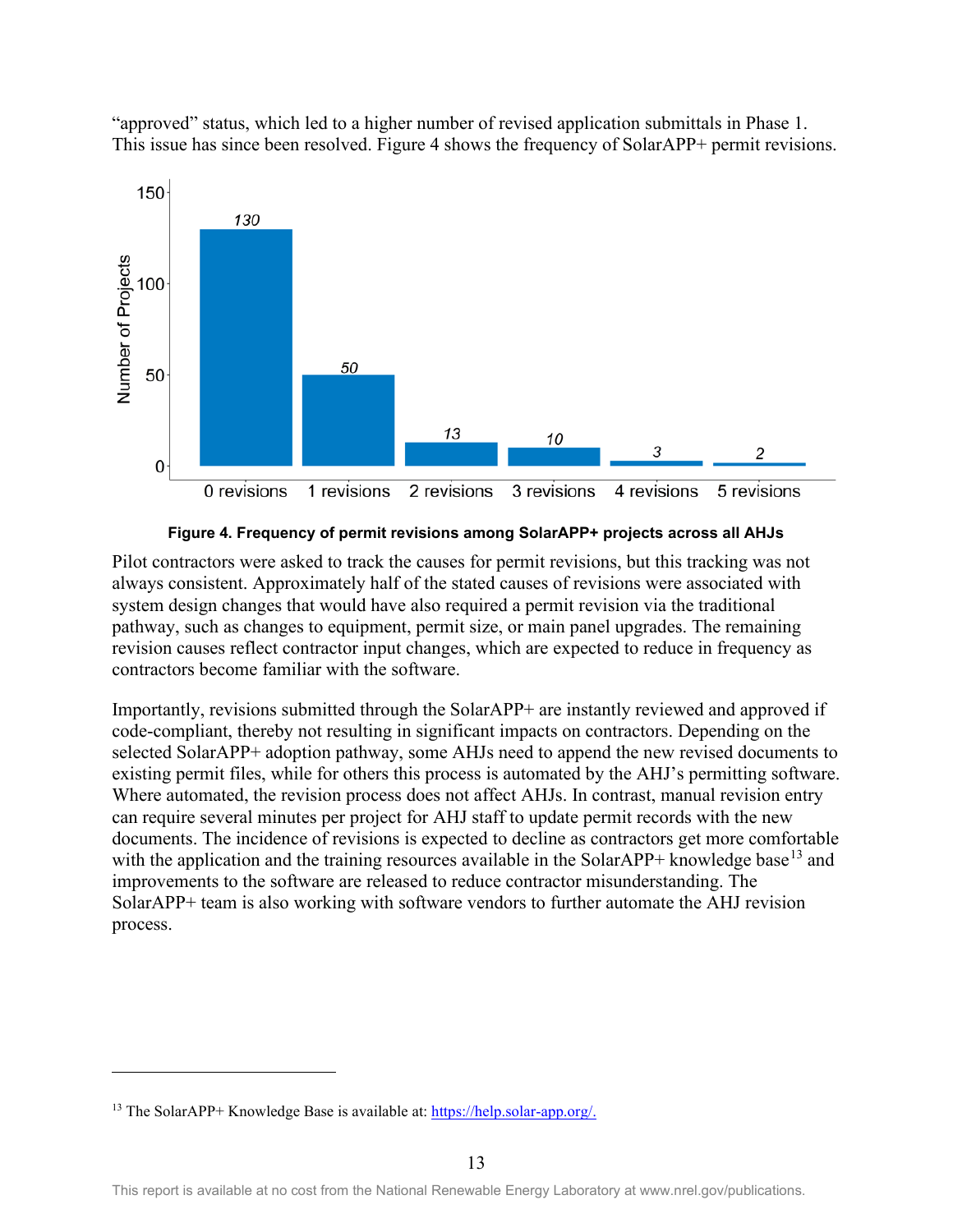### <span id="page-22-0"></span>**4.3 AHJ Inspection Pass Rates**

In addition to permit review impacts, the pilot sought to identify the extent of the impacts of the SolarAPP+ on inspection pass rates. Historical inspection failure data from 2020 was compared to inspection failures from the pilot. [Table 6](#page-22-1) shows the number of failed inspections and the inspection failure rate for each AHJ. [14](#page-22-2)

<span id="page-22-1"></span>

| <b>AHJ</b>            | <b>Historical</b><br><b>Failure Rate</b><br>(2020) | Control<br>Failures /<br><b>Inspections</b> | Control<br><b>Failure Rate</b> | SolarAPP+<br>Failures /<br><b>Inspections</b> | SolarAPP+<br><b>Failure Rate</b> |
|-----------------------|----------------------------------------------------|---------------------------------------------|--------------------------------|-----------------------------------------------|----------------------------------|
| Menifee               | 16%                                                | 3/18                                        | 17%                            | 5/26                                          | 19%                              |
| <b>Pima County</b>    | 17%                                                | 0/18                                        | $0\%$                          | 4/34                                          | 12%                              |
| Pleasant Hill         | 19%                                                | 0/5                                         | $0\%$                          | 0/10                                          | $0\%$                            |
| Stockton <sup>^</sup> | 32%                                                | 5/13                                        | 38%                            | 21/53                                         | 40%                              |
| Tucson                | 4%                                                 | 0/12                                        | $0\%$                          | 2/44                                          | 5%                               |
| <b>Total</b>          | N/A                                                | 8/66                                        | 12%                            | 32/167                                        | 19%                              |

### **Table 6. Historical and Pilot Inspection Failure Rates by AHJ**

^Stockton historical and pilot data include inspection failures due to canceled or rescheduled inspections.

A total of 167 SolarAPP+ inspections were completed during the pilot, of which there were 32 failures, resulting in an overall SolarAPP+ inspection failure rate of 19% for the pilot, as compared to 12% for the control projects. Relative to the historical inspection failure rate by AHJ, SolarAPP+ inspection failure rates are comparable. These results should be considered illustrative rather than representative, due to small sample sizes. To understand whether inspection failures were a result of the SolarAPP+, pilot contractors tracked the causes for the inspection failures, shown in [Figure 5.](#page-23-1)

<span id="page-22-2"></span> $<sup>14</sup>$  Due to variation in historical inspection data availability, the historical inspection failure rate could be calculated</sup> based on the number of failed inspections out of total failed inspections but not for the number of projects with inspection failures out of the total number of projects.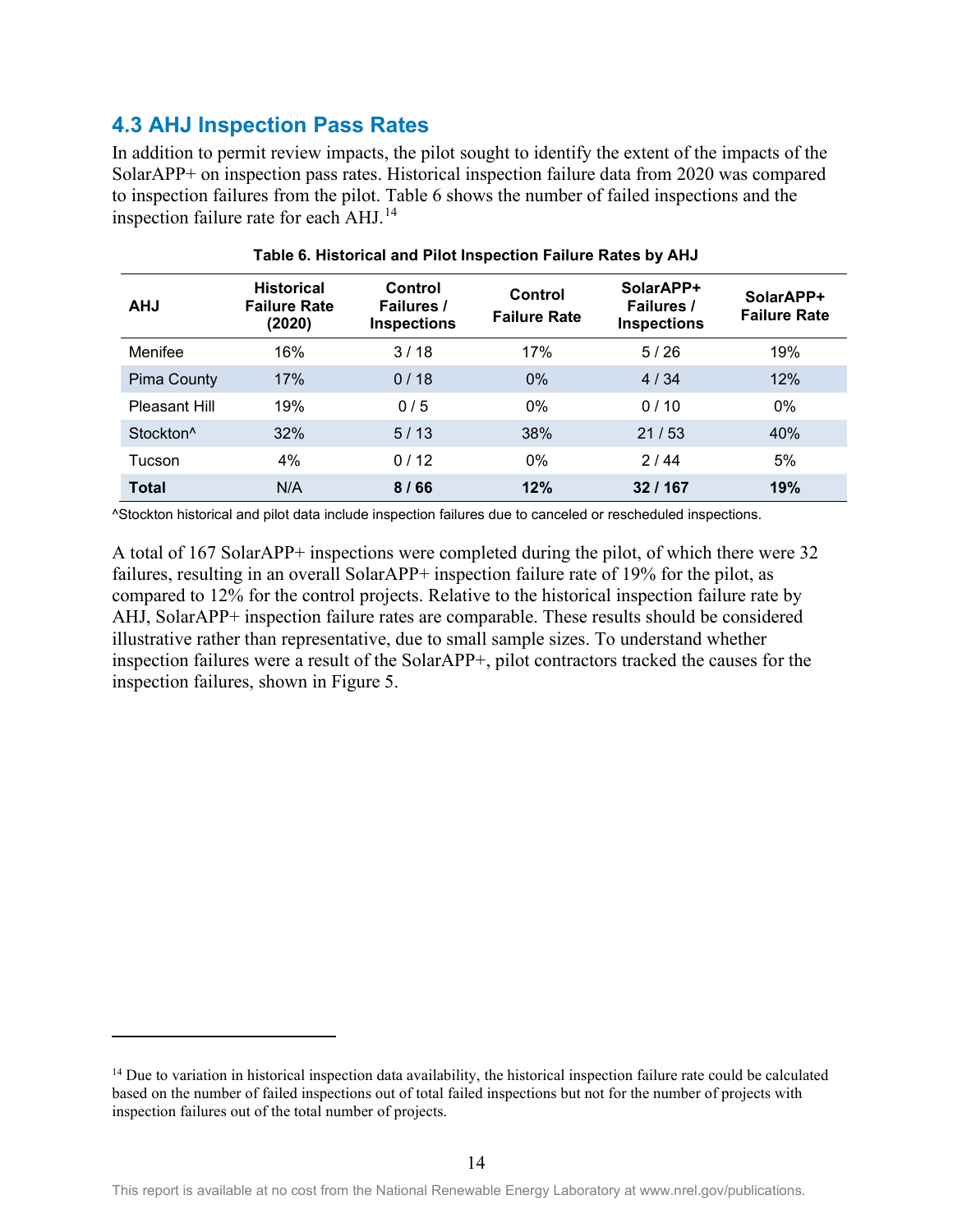

<span id="page-23-1"></span>**Figure 5. Reported causes of SolarAPP+ inspection failures, with avoidable failures in bold**

The most common reason for inspection failure was that the project installation did not match the plan in SolarAPP+. In short, the project was installed differently from the design input into the application. Within this group, a relatively common error involved the contractor installing a different inverter model number than that listed in SolarAPP+. These failures could have occurred whether the SolarAPP+ or a traditional plan set was used, given the contractor may not have updated their traditional plan submission with the same information. Even so, this could have been avoided by the contractor submitting a revised SolarAPP+ permit with the correct installed equipment before scheduling the inspection. The other cause of inspection failures directly related to SolarAPP+ was due to contractors' lack of required inspection materials onsite, including SolarAPP+ documentation.

These two avoidable failure categories composed roughly half of all the failed inspections during the pilot. With further contractor education and familiarity with SolarAPP+, it is possible that the application may reduce inspection failures by a comparable percentage overall. That is because the contractor can use the SolarAPP+ inspection checklist as a final quality check prior to inspection and then ensure an accurate checklist is available on-site at the time of inspection.

SolarAPP+ was not a factor in the remaining failure causes: work quality, inspection rescheduling, and one error by the inspector that was resolved and passed after further investigation. Thus, SolarAPP+ will not be able to reduce all instances of inspection failures in the future.

### <span id="page-23-0"></span>**4.4 AHJ Inspection Durations**

The pilot also tracked the impact of the SolarAPP+ on the duration of inspections and aimed to identify any potential impacts associated with inspectors' use of the simple, standardized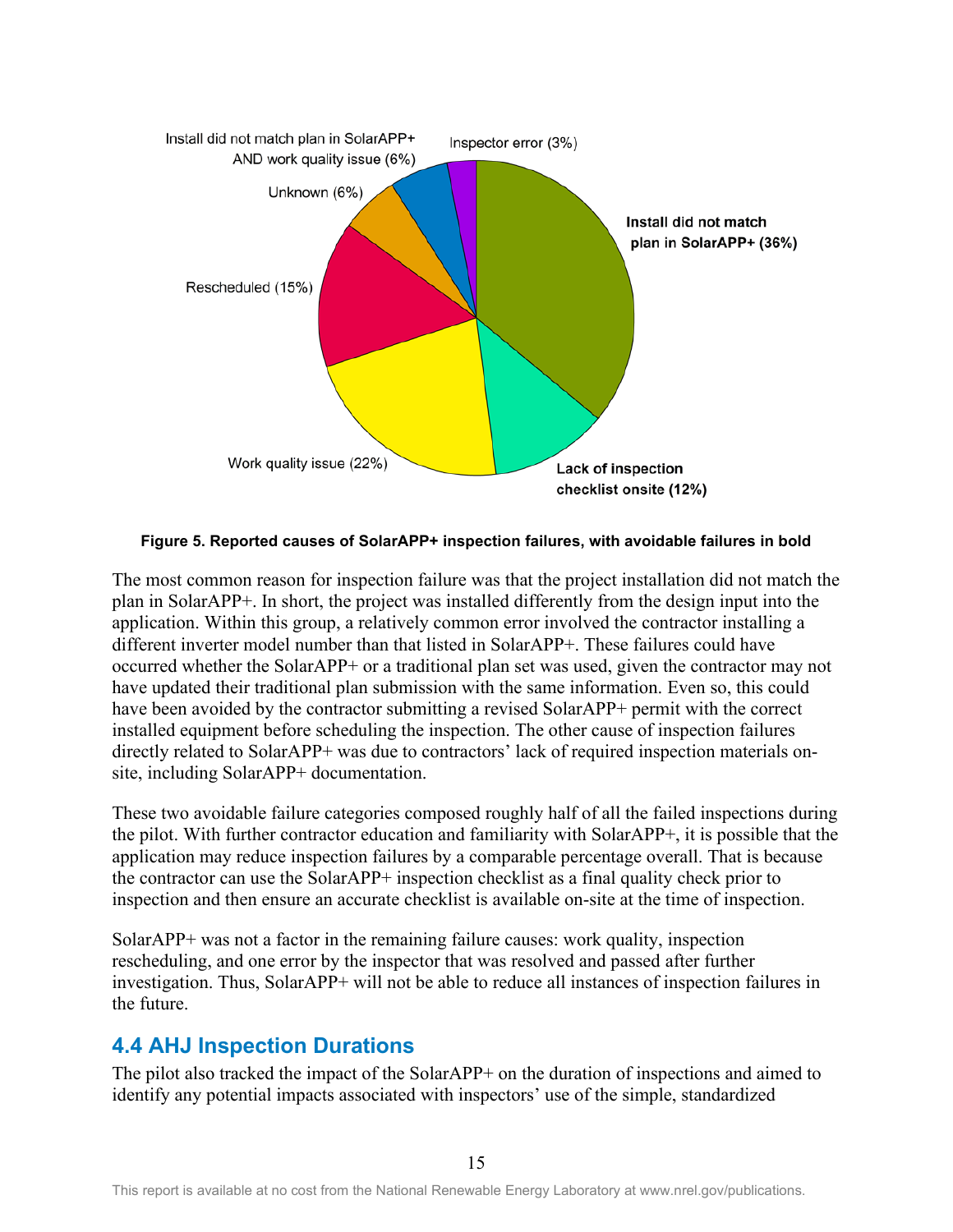inspection checklist generated by SolarAPP+ for each project. This checklist includes all the critical elements that must be verified during inspection. The checklist is further accompanied by the SolarAPP+ approval document, which captures all inputs and calculations that were used to generate the checklist. The checklist and supporting documentation can then be used to verify installation practices, workmanship, and adherence to the approved design.

In summary, inspector use of the SolarAPP+ checklist did not appear to significantly impact inspection durations across all five AHJs, as shown in [Figure 6.](#page-24-1) Pima County experienced a slight decrease in inspection duration of just over two minutes, while Pleasant Hill, Stockton, and Tucson each experienced a modest increase in inspection duration of one to two minutes. Menifee saw no change to inspection duration. Over the course of the pilot, AHJs saw improvement in the inspection durations, suggesting time increases associated with the SolarAPP+ can be mitigated as inspectors and contractors became more familiar with the process.



**Figure 6. Mean inspection duration for control and SolarAPP+ projects**

## <span id="page-24-1"></span><span id="page-24-0"></span>**4.5 Solar Adoption Timeline Impacts**

The prior two sections discussed the impacts of the SolarAPP+ on specific stages of the residential solar permit process. This section considers the full timeline impacts of the SolarAPP+ from permit submittal to final inspection. In comparison to both historical trends and the control projects, SolarAPP+ projects were installed and passed inspection in fewer days, as shown in [Figure 7.](#page-25-1)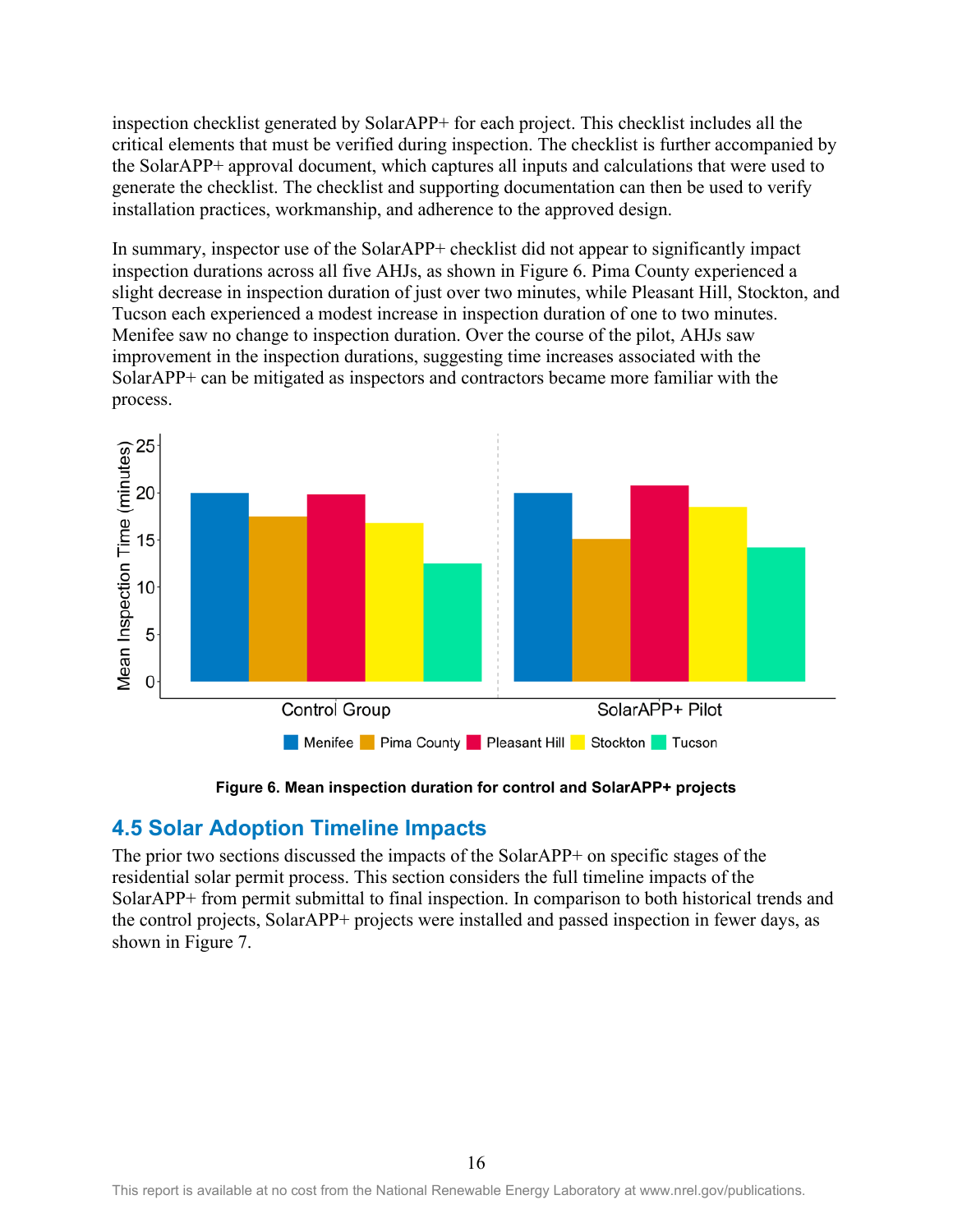![](_page_25_Figure_0.jpeg)

**Figure 7. Median project time from permit submission to passed inspection**

<span id="page-25-1"></span>Compared to the control group, SolarAPP+ projects required fewer total days for completion, with time savings ranging from 6.5 days for Pima County to 17.5 days for Tucson. Across all pilot AHJs, the average project time savings were 12 days. The total project time savings for Menifee, Pima County, Pleasant Hill, and Stockton were larger than the time savings attributable to the permit review stage, suggesting that the SolarAPP+ resulted in other procedural efficiencies in those jurisdictions. Conversely, the total project time savings for Tucson were smaller than the time savings attributable to the permit review stage, suggesting that the efficiencies of the SolarAPP+ were countered by other factors in that jurisdiction, such as utility interconnection reviews.

### <span id="page-25-0"></span>**4.6 AHJ Time Savings**

The primary goal of the SolarAPP+ is to address AHJ permitting resource constraints. AHJs were still required to invest human resources in the development and implementation of the pilots, including software integration, finance alignment, data collection, and pilot meetings. Data collection from the pilot was used to identify whether AHJ time investment in piloting SolarAPP+ was recouped through staff time savings during or following the pilot. The time spent implementing the SolarAPP+ and the time savings associated with permit and revision review during the pilot period are summarized in [Table 7.](#page-26-0)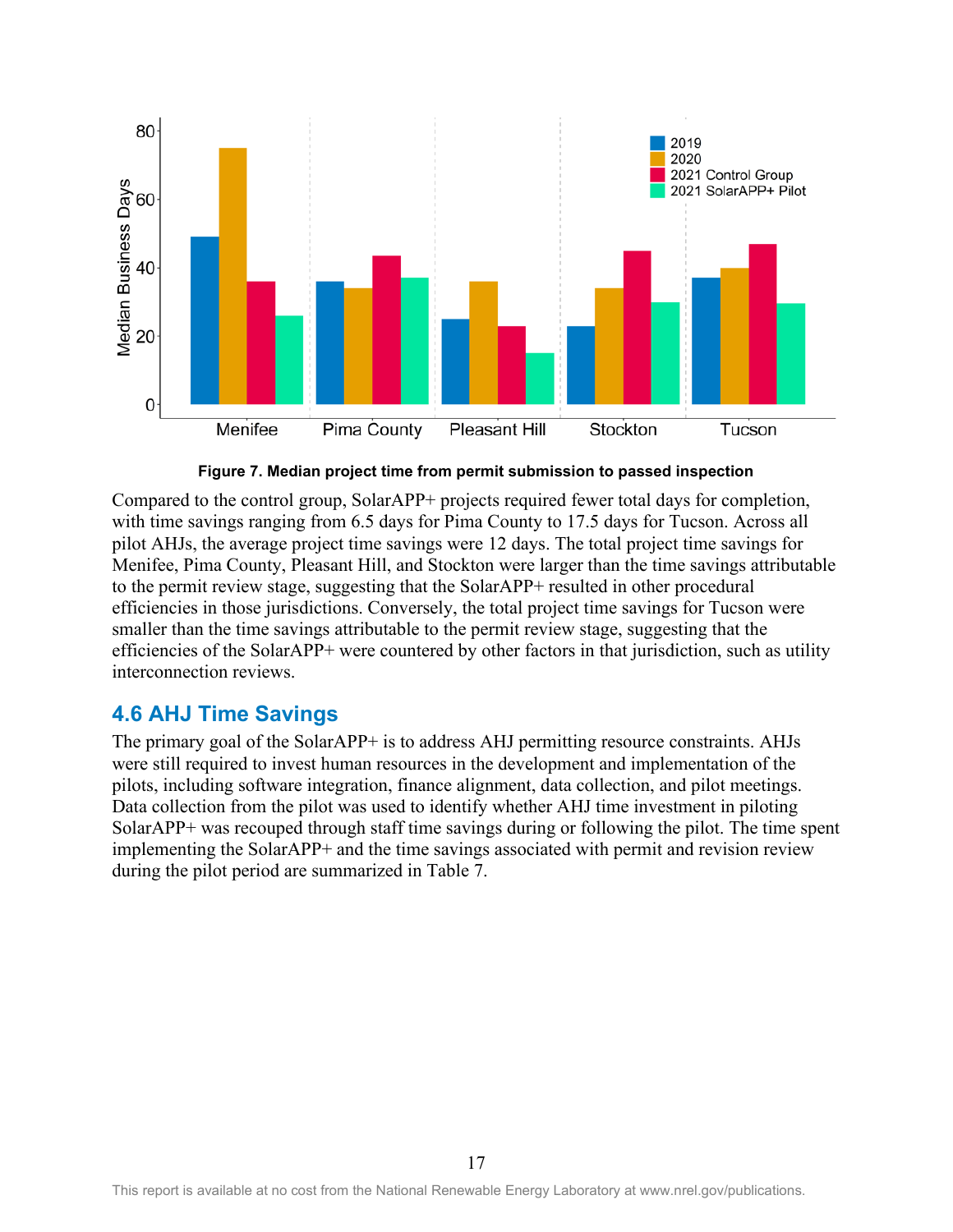<span id="page-26-0"></span>

| <b>AHJ</b>              | <b>Time Spent on</b><br>SolarAPP+<br>Implementation | <b>Review</b><br><b>Savings</b><br>per<br>SolarAPP+<br><b>Permit</b> | <b>Permit</b><br><b>Review</b><br><b>Savings</b> | <b>Revision</b><br><b>Savings</b><br>per<br>SolarAPP+<br><b>Permit</b> | <b>Revision</b><br><b>Review</b><br><b>Savings</b> | <b>Total Time</b><br>Savings <sup>^</sup> |
|-------------------------|-----------------------------------------------------|----------------------------------------------------------------------|--------------------------------------------------|------------------------------------------------------------------------|----------------------------------------------------|-------------------------------------------|
| Menifee                 | 41.5                                                | 0.42                                                                 | 10.9                                             | 0.33                                                                   | 1                                                  | 12                                        |
| Pima<br>County          | 153                                                 | 1                                                                    | 55                                               | 0.75                                                                   | 36                                                 | 91                                        |
| <b>Pleasant</b><br>Hill | 20                                                  | 0.25                                                                 | 4.5                                              | 0.20                                                                   | 2.6                                                | 7                                         |
| <b>Stockton</b>         | 68                                                  | 0.28                                                                 | 14                                               | 0.25                                                                   | 6.5                                                | 21                                        |
| Tucson                  | 100                                                 | 1                                                                    | 73                                               | 0.75                                                                   | 31.5                                               | 105                                       |
| <b>Total</b>            | 382.5                                               | $\blacksquare$                                                       | 157.4                                            | ۰                                                                      | 77.6                                               | 236                                       |

**Table 7. Estimated AHJ Permit and Revision Review Time Savings During Pilot, in Hours**

^Totals may not be exact due to rounding.

Combined, the five AHJs spent an estimated 383 hours on SolarAPP+ implementation activities, including SolarAPP+ integration, data collection, and weekly meetings during the pilot. Collectively, the AHJs saved 236 hours during the pilot, resulting in a collective net loss of time during the pilot period, with only Tucson recouping its implementation time investment during that period. Since the pilot period closed, each AHJ continues to experience time savings. [Table](#page-26-1)  [8](#page-26-1) shows the AHJ time savings for projects submitted through the SolarAPP+ post-pilot through December 3, 2021, as well as the cumulative time savings from the pilot and post-pilot stages.

<span id="page-26-1"></span>

| Table 8. Estimated AHJ Permit and Revision Review Time Savings Post-Pilot Through December |
|--------------------------------------------------------------------------------------------|
| 3, 2021, in Hours                                                                          |

| <b>AHJ</b>      | <b>Review</b><br><b>Savings</b><br>per Permit | <b>Permit</b><br><b>Review</b><br><b>Savings</b> | <b>Revision</b><br><b>Savings</b><br>per Permit | <b>Revision</b><br><b>Review</b><br><b>Savings</b> | <b>Post-Pilot</b><br><b>Total Time</b><br>Savings <sup>^</sup> | <b>Cumulative</b><br>Time<br><b>Savings</b> |
|-----------------|-----------------------------------------------|--------------------------------------------------|-------------------------------------------------|----------------------------------------------------|----------------------------------------------------------------|---------------------------------------------|
| Menifee         | 0.42                                          | 174.3                                            | 0.33                                            | 39                                                 | 213                                                            | 225                                         |
| Pima County     | 1                                             | 558                                              | 0.75                                            | 81                                                 | 639                                                            | 730                                         |
| Pleasant Hill   | 0.25                                          | 6.5                                              | 0.20                                            | 2.4                                                | 9                                                              | 16                                          |
| <b>Stockton</b> | 0.28                                          | 16.8                                             | 0.25                                            | 1.5                                                | 18                                                             | 39                                          |
| Tucson          | 1                                             | 1,440                                            | 0.75                                            | 189.75                                             | 1,630                                                          | 1,735                                       |
| <b>Total</b>    |                                               | 2,195.6                                          | $\blacksquare$                                  | 313.7                                              | 2,509                                                          | 2,745                                       |

^Totals may not be exact due to rounding.

Post-pilot, each AHJ made the SolarAPP+ available to all contractors in their jurisdictions, and through December 3, 2021, 2,499 additional permits and 497 revisions were submitted through SolarAPP+. Cumulatively through December 3, 2021, SolarAPP+ has saved these AHJs over 2,700 combined staff hours, in comparison to less than 400 spent for SolarAPP+ implementation. Time savings continue to vary by community. Three of the five AHJs have subsequently saved more time on SolarAPP+ permits than their time investment to implement SolarAPP+, with Pleasant Hill and Stockton expected to recoup their time investments soon.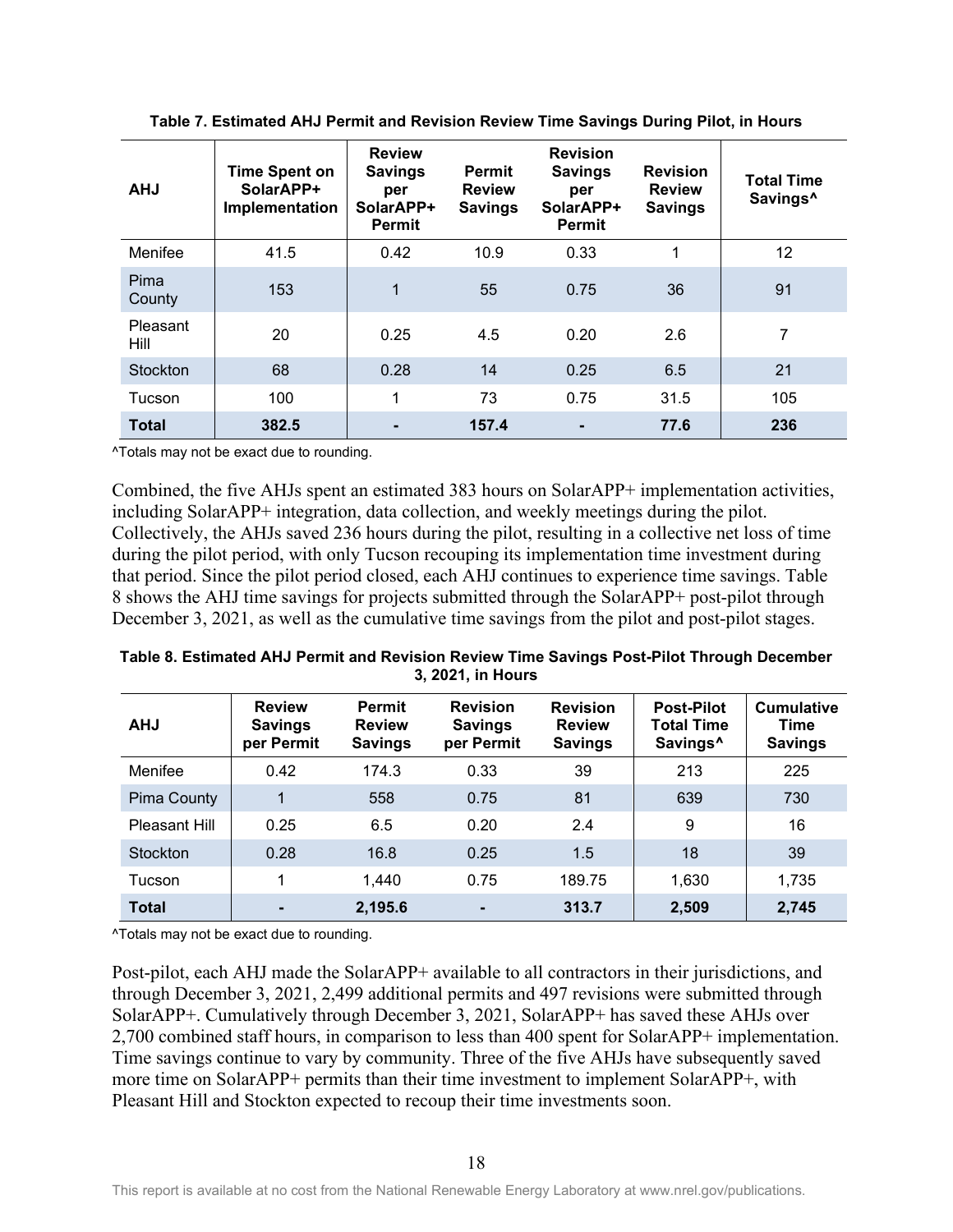## <span id="page-27-0"></span>**5. SolarAPP+ Pilot Lessons Learned**

The five pilot jurisdictions generated numerous lessons learned that resulted in product improvements throughout the evaluation period. We do not summarize every lesson here, but rather focus on the most significant findings including those related to software integration, adoption process, training needs, product expansion, permitting fees, and overall timeline impacts.

### <span id="page-27-1"></span>**5.1 Software Integration**

Most local governments have some type of permitting software, either a desktop (internal) system or an online (public-facing) system. The SolarAPP+ was designed to serve both types of communities, through the stand-alone and software integrated pathways, respectively. Both configurations were tested in the pilot, with varying implementation requirements and timelines. Additionally, SolarAPP+ can also benefit AHJs that do not currently utilize permitting software.

Version 1 of the software-integrated approach was the most common adoption pathway used in the pilot, which continues to be the case with subsequent adopters. Tucson and Pima County, Arizona, were the first two to adopt this approach, requiring the development of an instant permitting process from scratch within Pima County's Accela Citizen Access (ACA) portal.<sup>[15](#page-27-2)</sup> This required several meetings to define and scope, followed by an estimated 53 hours of software development and testing time.

To reduce software development time for other communities, the SolarAPP+ team worked with Accela and other software developers to develop a downloadable template that could help reduce software development time. Subsequently, Menifee and Stockton, California, used the Accela template as a baseline to configure their own ACA platforms. These templates are not a one-sizefits-all system, as communities often have their own unique permit requirements and related fees that must still be configured within the system. Even so, Menifee and Stockton were able to implement a software integration in an estimated 15 to 40 hours, representing 20% to72% time savings from the first use case.

Pleasant Hill, California, was the only community to adopt Version 2 or the stand-alone version during the pilot. That approach requires no software development time but does require the community to adopt the SolarAPP+-provided online payment platform. Enabling online payments via the platform and configuring the rest of the system in Pleasant Hill took an estimated 8 hours. Though this approach takes less time to set up, some communities have been apprehensive to enable the online payment process, given it requires additional accounting. In addition, Pleasant Hill is in the process of implementing a new public-facing permitting software and will be transitioning to the software integrated approach after that implementation. Thus, this approach may more commonly be used as an interim measure than a preferred approach by communities adopting the SolarAPP+.

<span id="page-27-2"></span><sup>&</sup>lt;sup>15</sup> Beginning in mid-2021 and through the SolarAPP+ pilot, Pima County processed permits for Tucson.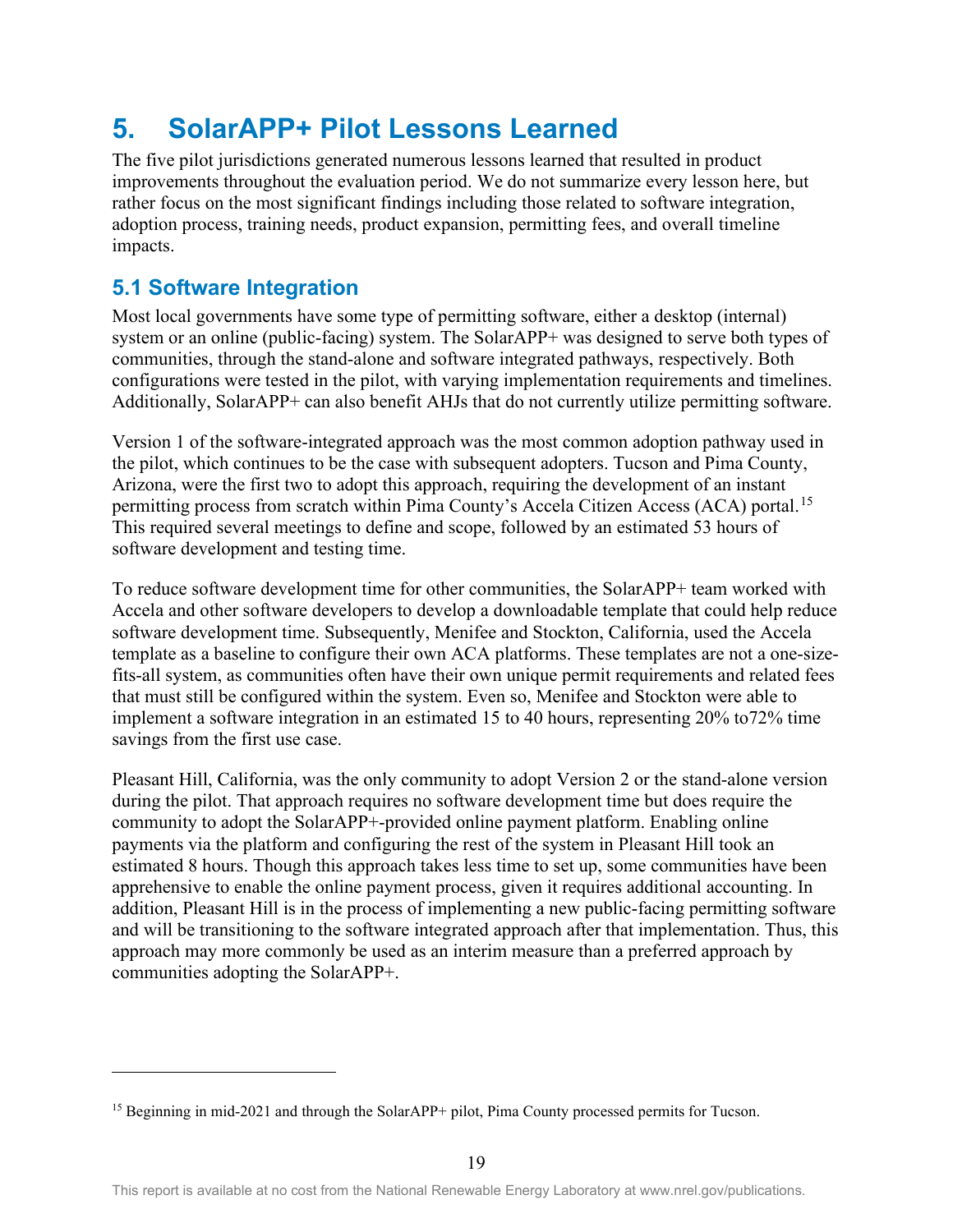### <span id="page-28-0"></span>**5.2 Adoption Process**

Preparing for and implementing SolarAPP+, required numerous meetings to identify which software adoption approach would be most appropriate among other considerations. Within these meetings, it became apparent that some of the process could be automated to allow communities to evaluate and select their adoption pathway without the need for meetings with the SolarAPP+ team. As a result, a new web-based onboarding process was developed that asks the local government to answer a series of questions prior to signaling their interest. Once a community signals their interest in adoption, all the required software features and implementation processes are in place to allow for swift use of the SolarAPP+ in the interested community.

### <span id="page-28-1"></span>**5.3 Training Resources**

The SolarAPP+ incorporates a fundamentally new permitting process that requires contractors to answer a set of questions they are not typically required to answer during a traditional permit application process. At the same time, the SolarAPP+ generates a novel inspection checklist that translates the inputs of the contractor into an itemized list for the inspector to verify in the field, which is different from the traditional diagram-driven plan-sets they typically use to inspect. It became clear in the early pilot implementation that training would be beneficial for contractors and inspectors to understand and effectively navigate the new SolarAPP+ process.

NREL initially conducted virtual trainings directly with inspectors and contractors to answer questions regarding the new SolarAPP+ process. With feedback from initial trainings, two online, public-facing trainings were developed and published in partnership with the Interstate Renewable Energy Council, covering how to enter a rooftop solar project design into the SolarAPP+ and how to inspect a SolarAPP+-approved rooftop solar project. These trainings are promoted to both inspectors and contractors to ensure that contractors know what to expect at the time of inspection and that inspectors understand how the checklist is generated from the contractor inputs.[16](#page-28-3) Subsequent trainings are planned for new product expansions, including solar and storage, to ensure that contractors and inspectors understand how to efficiently use the SolarAPP+.

## <span id="page-28-2"></span>**5.4 Product Expansion**

The SolarAPP+ was initially designed with the intent to cover 80% to 90% of residential rooftop solar projects, with the knowledge that some projects would be too complex for the first version of the SolarAPP+ to approve, such as those systems using two different module types or adding capacity to existing systems.

Feedback from contractors and local government personnel identified multiple product feature enhancements that could expand the scope of SolarAPP+ eligible systems. Some of the most significant improvements that resulted in increased project volume during the pilot include:

• Allowing Main Panel Upgrades: where the contractor must install a new, typically larger main electric service panel to accommodate the solar project.

<span id="page-28-3"></span><sup>16</sup> Both trainings can be viewed here: [https://cleanenergytraining.org/.](https://cleanenergytraining.org/)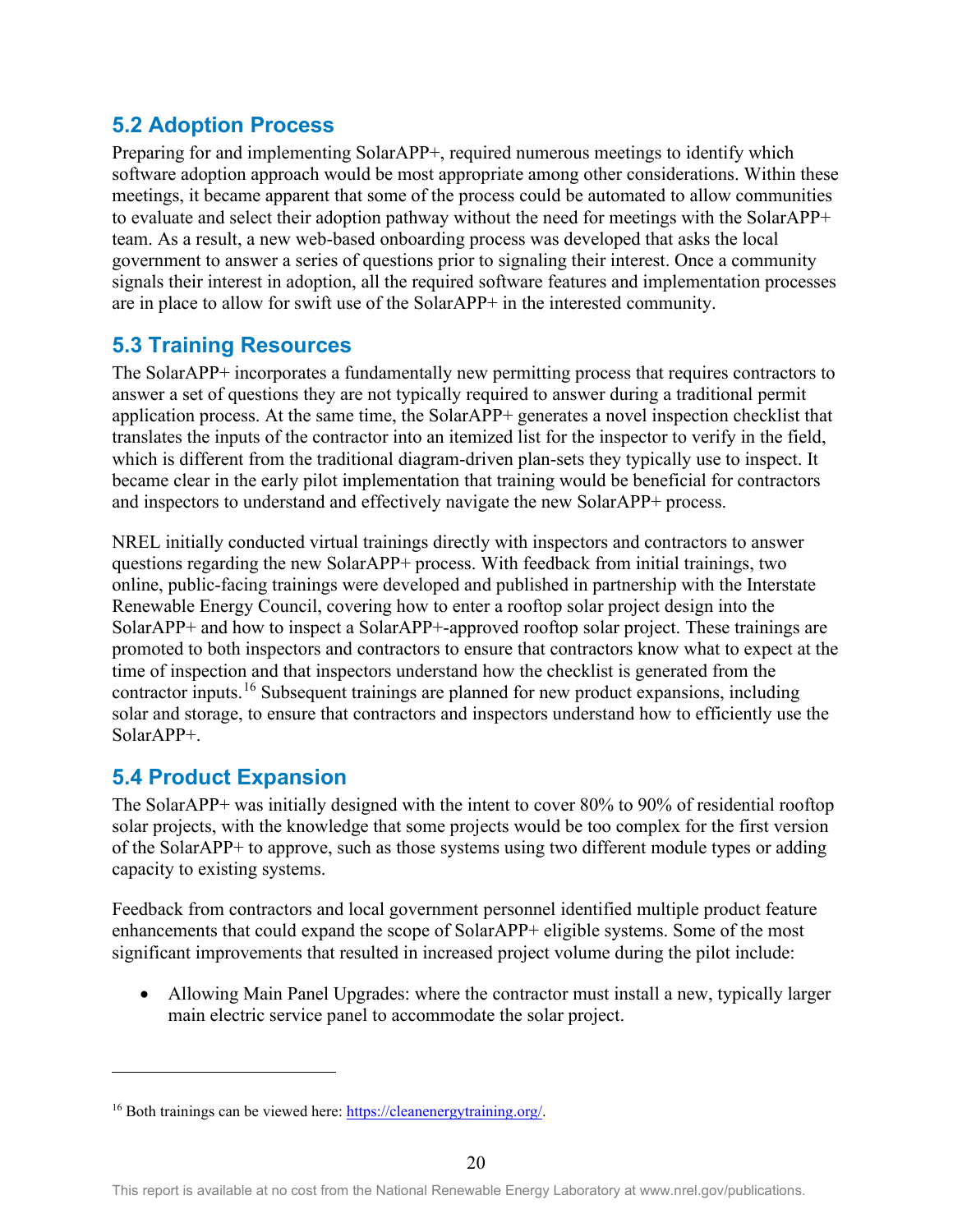- Allowing Main Breaker Derates: where the contractor wishes to reduce the main electric service breaker amperage rating to accommodate the solar project.
- Expanding Eligible Roof Coverings: SolarAPP+ initially artificially constrained qualifying roof coverings.
- Expanding Point of Interconnection Methods: SolarAPP+ implemented software expansion to allow new interconnection options, including supply-side interconnections.

The pilot also signaled the importance of developing functionality to process combined solar and storage products. SolarAPP+ was initially developed to process stand-alone residential solar projects, but during the pilot process, contractors and AHJs noted that this project type was seeing significant market growth, especially in the California communities. Several contractors indicated that solar and storage systems were exceeding 50% of their project volume. With this feedback, the SolarAPP+ team began developing and incorporating this functionality into SolarAPP+, but it was not fully completed by the conclusion of the pilot.

### <span id="page-29-0"></span>**5.5 Permitting Fees**

The SolarAPP+ replaces the plan review process in both the stand-alone and software adoption approaches, which would have previously been completed by the AHJ. Given that contractors are required to pay a \$25 SolarAPP+ fee to get an approved plan, and the local government was no longer performing plan review, Pima County and Tucson, Arizona, both decided to adjust their permit fees for SolarAPP+ projects to remove the plan review portion of the fee. This resulted in a net permit fee reduction of \$6 per project submitted via the SolarAPP, accounting for the SolarAPP+ fee. Other piloting communities plan to review their permit fees for SolarAPP+ projects in upcoming regularly scheduled permit fee reviews. These fee review processes may result in similar changes to fees that could result in more net permit fee savings.

### <span id="page-29-1"></span>**5.6 Overall Install Timeline Impacts**

The SolarAPP+ was designed to streamline permitting, with the goal to identify pathways to streamline the entire solar adoption process, from contract signature to commissioning of the system. As noted, the SolarAPP+ projects have ultimately been installed and inspected faster than the control group, showing that savings during the permitting process can result in projects being completed faster, to the benefit of adopting customers. Though it is not possible to identify the specific factors that caused the demonstrated improvement, piloting contractors have stated that permitting certainty allows the contractor to schedule their installation pipeline more easily.

The adoption of the SolarAPP+ has also had complimentary benefits to streamline process requirements. Pima County and Tucson, Arizona, are both served by Tucson Electric Power. These two communities worked with the SolarAPP+ team and Tucson Electric Power to streamline the preapproval to build interconnection application requirements for contractors.<sup>17</sup>

<span id="page-29-2"></span> $17$  The streamlined interconnection application requirements are summarized here: [https://webcms.pima.gov/cms/One.aspx?portalId=169&pageId=181230.](https://webcms.pima.gov/cms/One.aspx?portalId=169&pageId=181230)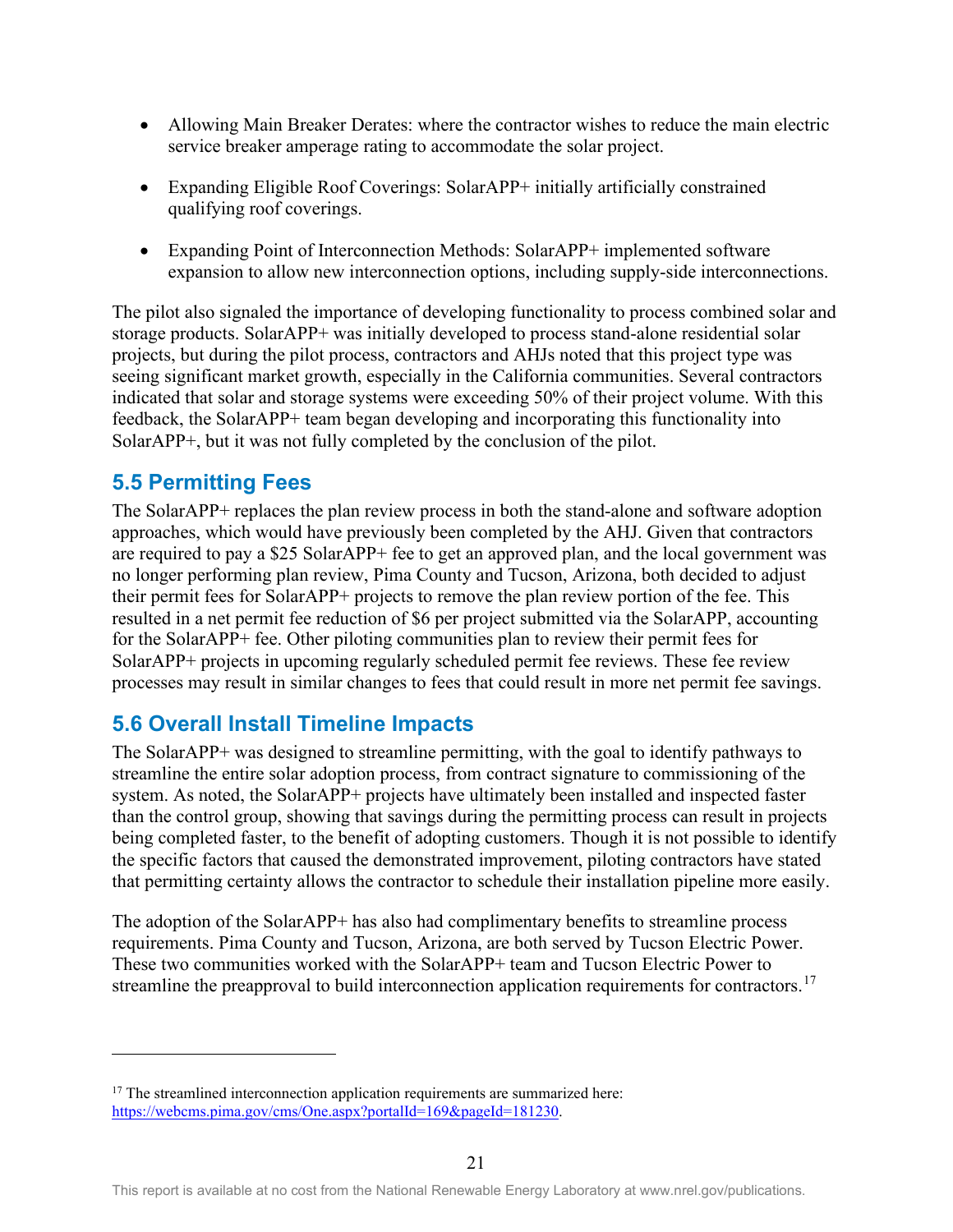## <span id="page-30-0"></span>**6. Conclusion**

The SolarAPP+ pilot demonstrated the functionality of the SolarAPP+ and showcased the value of the platform to all stakeholders. The key findings of this work are as follows:

- Pilot AHJs collectively spent 383 hours on SolarAPP+ implementation and saved 236 hours on permit and revision review during the course of the pilot.
- By providing instantaneous review, the SolarAPP+ reduced the average permit review time to less than one day across all five AHJs.
- Participating contractors required training on how to use the application efficiently.
- Inspection passage rates for SolarAPP+ projects were comparable to those of traditionally permitted projects, and there were nominal impacts on inspection duration.
- Projects submitted through SolarAPP+ were installed and inspected on average 12 days faster than projects using the traditional process [\(Figure ES- 1\)](#page-6-0).

Following the pilot, the AHJs rolled out SolarAPP+ to all local contractors, not just the contractors participating in the pilot. From the Pilot Closure to New Permits date through December 3, 2021, the AHJs saved more than 2,500 additional staff hours on permit and revision review.

Beyond these clear benefits, implementation of the SolarAPP+ also identified various areas to improve the product and meet AHJ and contractor needs. These areas include finding new and innovative pathways to reduce software integration timelines, further streamlining AHJ onboarding, providing new product features such as the ability to permit solar and storage systems, and developing associated trainings for these and existing features. These results and developments can provide interested AHJs with the information needed to determine whether the SolarAPP+ is appropriate for their jurisdiction.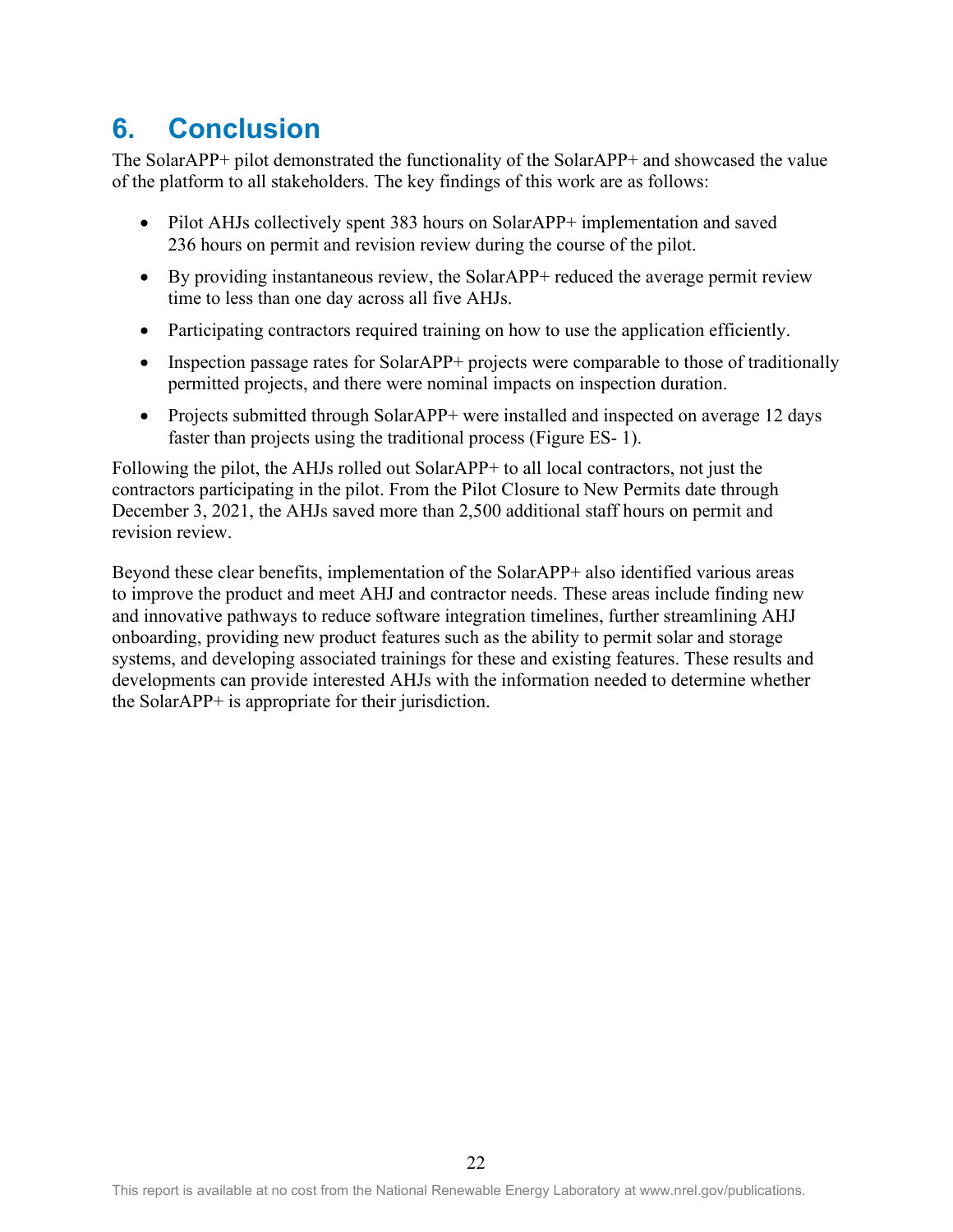## <span id="page-31-0"></span>**References**

Burkhardt, J., Wiser, R., Darghouth, N., Dong, C.G., Huneycutt, J., 2015. "Exploring the impact of permitting and local regulatory processes on residential solar prices in the United States." *Energy Policy* 78, 102–112. https://doi.org/10.1016/j.enpol.2014.12.020.

Cook, J.J., Cruce, J., O'Shaughnessy, E., Ardani, K., Margolis, R., 2021a. "Exploring the link between project delays and cancelation rates in the U.S. rooftop solar industry." *Energy Policy*  156, 112421. https://doi.org/10.1016/j.enpol.2021.112421

Cook, J.J., Cruce, J.R., Fekete, E., Dong, S. (Sara), 2021b. Solar permitting, inspection, and interconnection cycletimes and requirements (dataset). National Renewable Energy Laboratory (NREL).

Davis, M., White, B., Goldstein, R., Sun, X., Cox, M., Manghani, R., Rumery, S., Silver, C., Baca, J., 2021a. *Q2 2021 U.S. Solar Market Insight report*. Wood Mackenzie & Solar Energy Industries Association (SEIA).

Davis, M., White, B., Smith, C., Goldstein, R., Sun, X., Cox, M., Curtin, G., Manghani, R., Rumery, S., Silver, C., Baca, J., 2021b. *U.S. Solar Market Insight - 2020 Year in Review*. Wood Mackenzie & Solar Energy Industries Association (SEIA).

Dong, C., Wiser, R., 2013. "The impact of city-level permitting processes on residential photovoltaic installation prices and development times: An empirical analysis of solar systems in California cities." *Energy Policy* 63, 531–542. https://doi.org/10.1016/j.enpol.2013.08.054

Feldman, D., Ramasamy, V., Fu, R., Ramdas, A., Desai, J., Margolis, R., 2021. *U.S. Solar Photovoltaic System and Energy Storage Cost Benchmark: Q1 2020*. National Renewable Energy Laboratory (NREL), Golden, CO.

Hsu, J.H.-Y., 2018. "Predictors for adoption of local solar approval processes and impact on residential solar installations in California cities." *Energy Policy* 117, 463–472. https://doi.org/10.1016/j.enpol.2018.03.008

NREL, 2021. SolarTRACE [WWW Document]. solarapp.nrel.gov. URL https://solarapp.nrel.gov/solarTRACE (accessed 7.1.21).

O'Shaughnessy, E., Barbose, G., Wiser, R., 2020. "Patience is a virtue: A data-driven analysis of rooftop solar PV permitting timelines in the United States." *Energy Policy* 144, 111615. https://doi.org/10.1016/j.enpol.2020.111615

O'Shaughnessy, E., Dong, S., Cook, J.J., Cruce, J., Ardani, K., Fekete, E., Margolis, R., 2022. "Effects of local permitting and interconnection requirements on solar PV installation durations." *Energy Policy* 161, 112734. https://doi.org/10.1016/j.enpol.2021.112734

O'Shaughnessy, E., Nemet, G.F., Pless, J., Margolis, R., 2019. "Addressing the soft cost challenge in U.S. small-scale solar PV system pricing." *Energy Policy* 134, 110956. https://doi.org/10.1016/j.enpol.2019.110956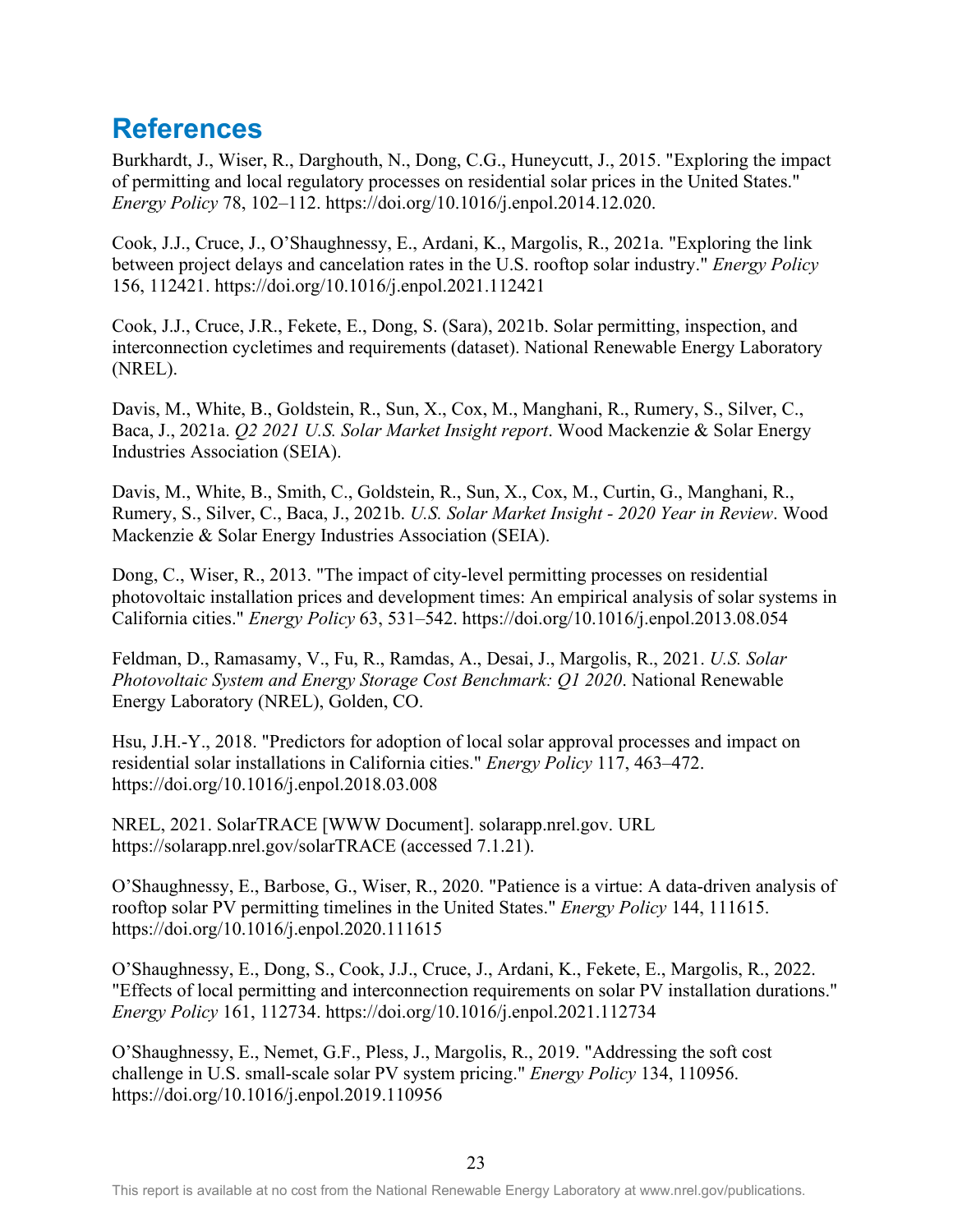Parsons, S., Josefowitz, N., 2021. *A No-Cost Rooftop Solar Stimulus*. SPUR, San Francisco, CA.

Sinitskaya, E., Gomez, K.J., Bao, Q., Yang, M.C., MacDonald, E.F., 2019. "Designing linked journey maps to understand the complexities of the residential solar energy market." *Renewable Energy* 145, 1910–1922. https://doi.org/10.1016/j.renene.2019.06.018

Stanfield, S., Kapla, K., McConnell, E.S., Haynes, R., Kooles, K., 2013. *Minimizing Overlap in PV System Approval Processes.* Interstate Renewable Energy Council (IREC).

Stanfield, S., Schroeder, E., Culley, T., 2012. *Sharing Success: Emerging Approaches to Efficient Rooftop Solar Permitting.* Interstate Renewable Energy Council (IREC).

White, L.V., 2019. "Increasing residential solar installations in California: Have local permitting processes historically driven differences between cities?" *Energy Policy* 124, 46–53. https://doi.org/10.1016/j.enpol.2018.09.034

Wolske, K.S., Gillingham, K.T., Schultz, P.W., 2020. "Peer influence on household energy behaviours." *Nat Energy* 5, 202–212. https://doi.org/10.1038/s41560-019-0541-9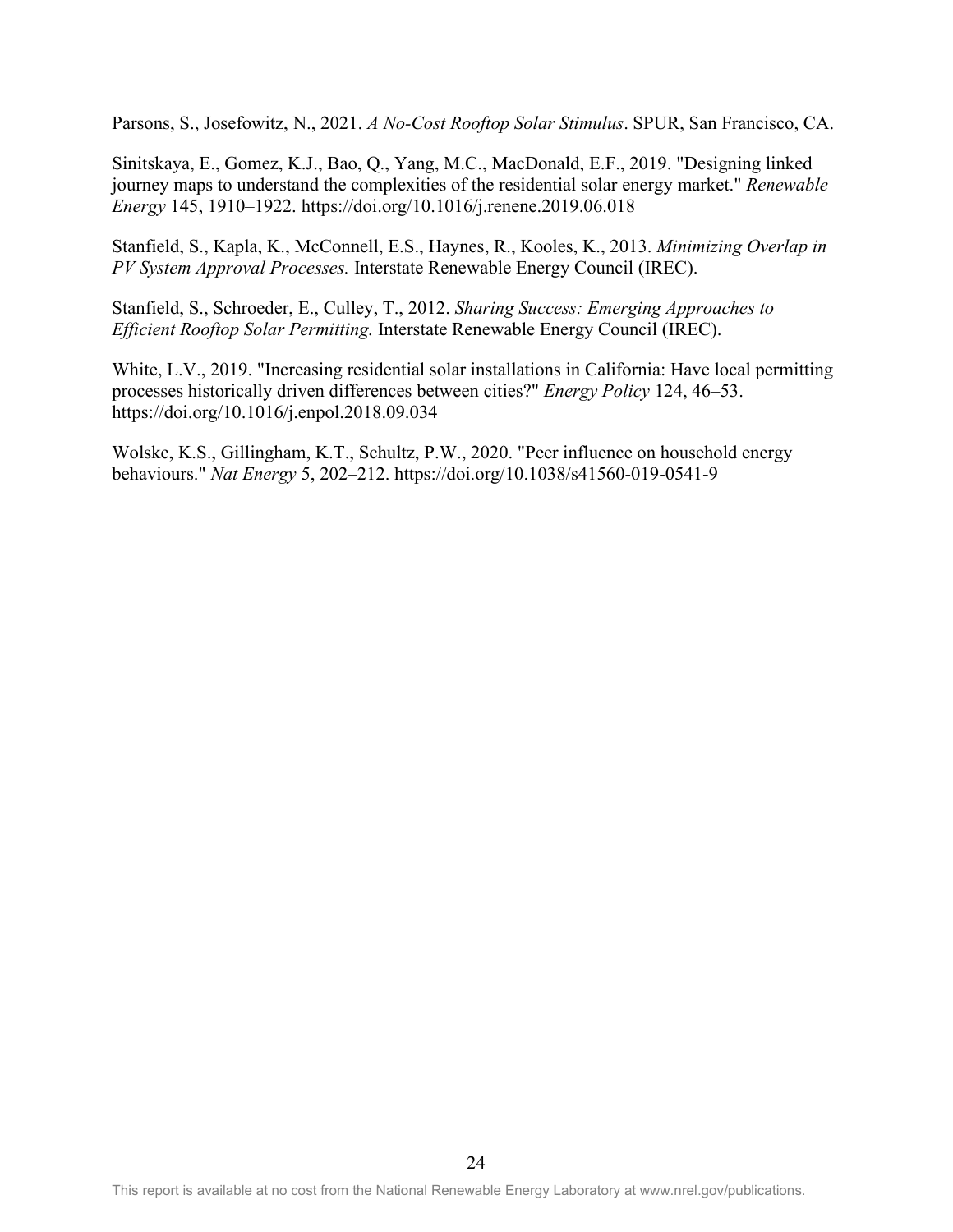## <span id="page-33-0"></span>**Appendix A. SolarAPP+ Pilot Data Collection**

The following data fields were collected from participating AHJs during the pilot:

- Reviewing staff name
- Project address
- Project ID (if different from address)
- Project size
- Project contractor
- Submission date
- Submission type (SolarAPP+ or Traditional)
- Number of staff involved in permit review
- Traditional project:
	- o Time required to review permit (hours)
	- o Was permit rejected as submitted?
	- o Date of rejection (if applicable)
	- o Cause of rejection (if applicable)
	- o Date of initial approval
	- o Were there revisions to the project following initial approval?
	- o Revision submittal date
	- o Time required to review revisions following initial approval (hours)
	- o Were revisions rejected?
	- o Date of rejection (if applicable)
	- o Cause of rejection (if applicable)
	- o Revision review completion date
	- o How many rounds of revision were completed?
	- o Final approval date.
- Inspection date
- Inspection duration (hours)
- Inspection result
- Cause of inspection failure (if applicable)
- Number of inspections required to pass
- Notes.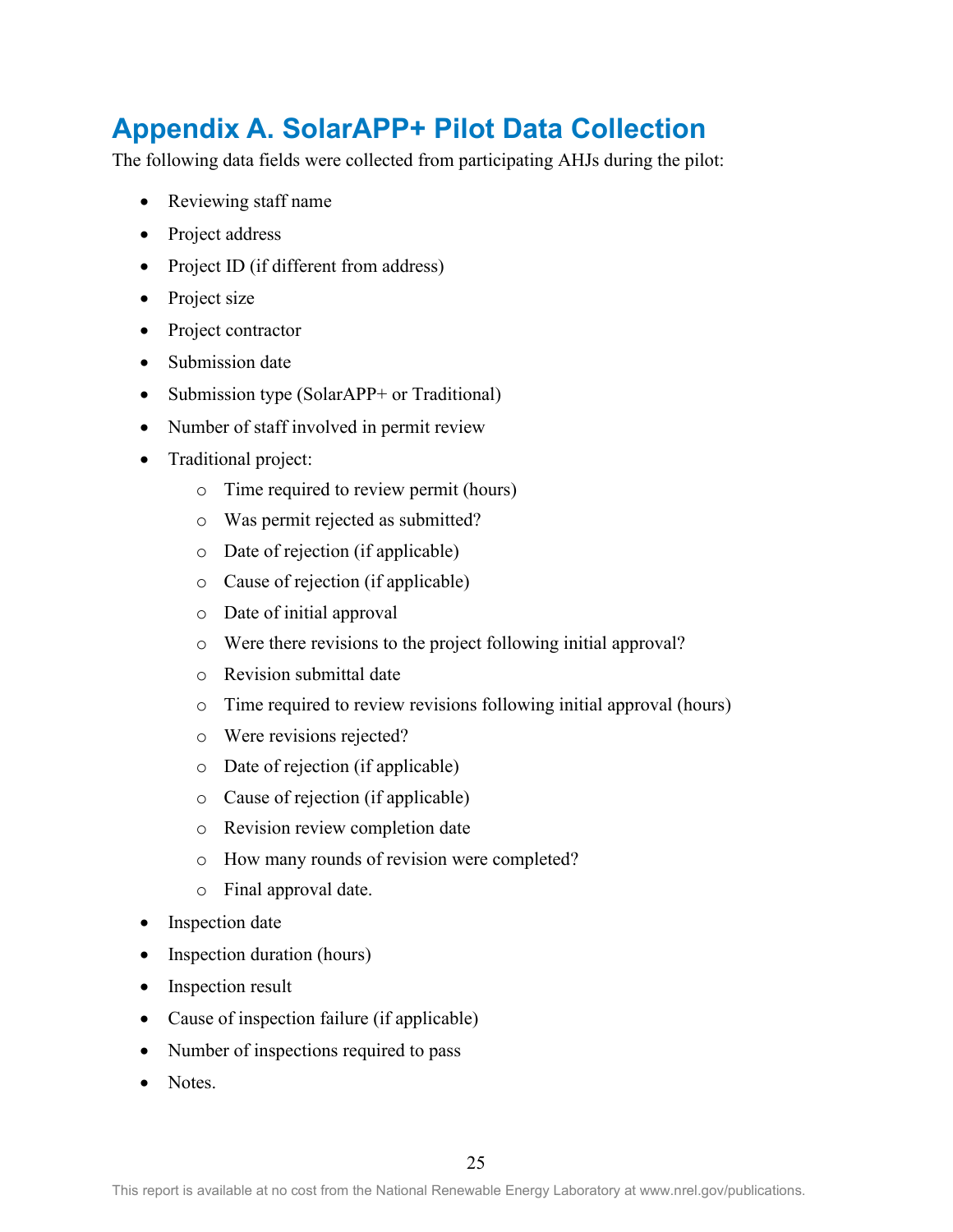The following data fields were collected from participating contractors during the pilot:

- Staff name
- Project address
- Project ID (if different from address)
- Project size
- AHJ
- Submission date
- Submission type (SolarAPP+ or Traditional)
- Number of staff involved in permit review
- Time required for permit preparation/design (hours)
- Time required process to submit permit (hours)
- SolarAPP+ projects:
	- o Did SolarAPP+ reject the initial submission?
	- o Cause of rejection (if applicable).
- Traditional projects:
	- o Was permit rejected after submission?
	- o Cause of rejection (if applicable)
	- o Time required to revise rejected submission (hours).
- Initial approval date
- Were there revisions to the project following initial approval?
- Revision submittal date
- Time required to design/prepare revisions (hours)
- Time required to submit revisions (hours)
- What prompted the need for revision?
- Were revisions rejected?
- Revision approval date
- Cause of rejection (if applicable)
- How many rounds of revision were completed?
- Final approval date
- Inspection date
- Inspection duration (minutes)